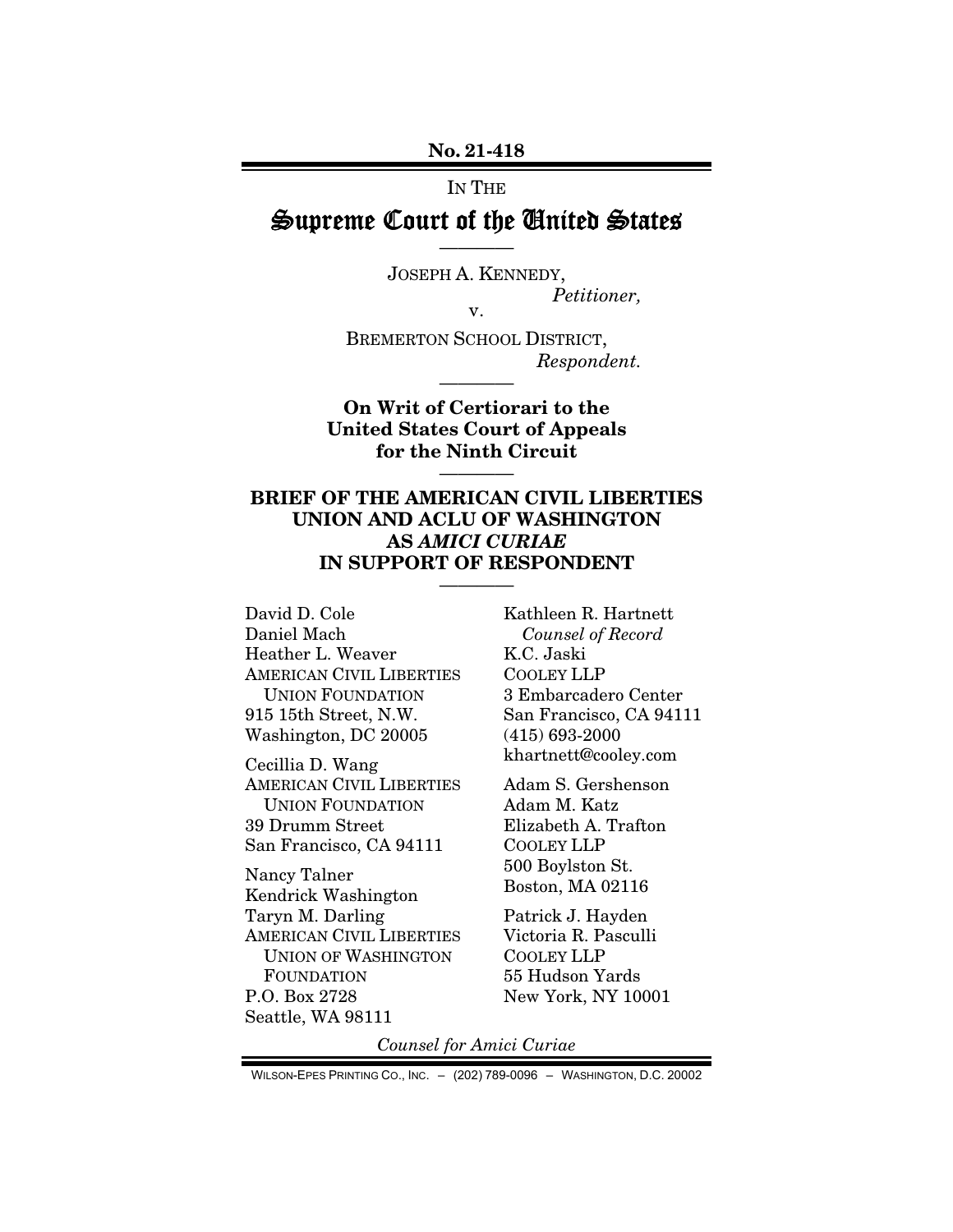# TABLE OF CONTENTS

|     |    |    | INTEREST OF AMICI CURIAE 1                                                                                                                                                                          |
|-----|----|----|-----------------------------------------------------------------------------------------------------------------------------------------------------------------------------------------------------|
|     |    |    | <b>INTRODUCTION AND SUMMARY OF</b>                                                                                                                                                                  |
|     |    |    |                                                                                                                                                                                                     |
| I.  |    |    | <b>Petitioner's Prayers with Students Were</b><br>Undertaken Pursuant to His Official<br>Duties and Are Unprotected Under                                                                           |
| II. |    |    | Permitting an On-Duty Public School<br>Football Coach to Lead Students in<br>Midfield Prayer Immediately After the<br>Final Play at a School-Sponsored Game<br>Violates the Establishment Clause 12 |
|     | А. |    | The Establishment Clause<br><b>Protects Public School Students</b><br>from Religious Indoctrination and                                                                                             |
|     |    | 1. | <b>Establishment Clause</b><br>Concerns Are at Their<br>Zenith in Public Schools 15                                                                                                                 |
|     |    | 2. | The Speech of On-Duty<br>School Officials at School-<br><b>Sponsored Events Bears</b><br>the Strong Imprimatur of                                                                                   |

i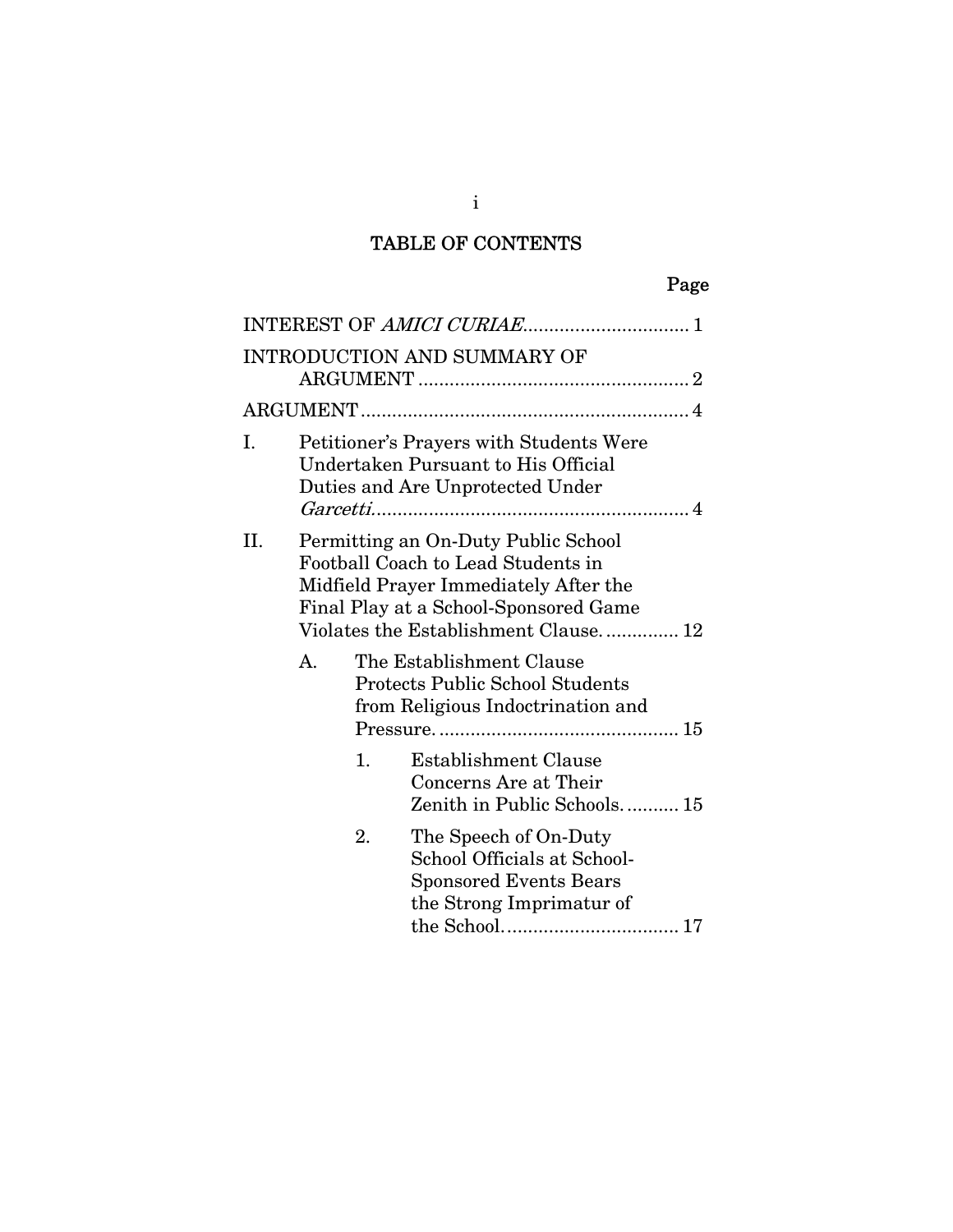# TABLE OF CONTENTS

(continued)

Page

|             | 3.<br>The Coercive Pressures<br><b>Faced by Students Require</b><br>Vigilance in Enforcing the<br>Establishment Clause in<br>Public Schools.  18 |    |
|-------------|--------------------------------------------------------------------------------------------------------------------------------------------------|----|
| Β.          | Petitioner's On-Duty Prayers with<br><b>Students Violated the</b>                                                                                |    |
| $C_{\cdot}$ | Schools Are in the Best Position to<br>Determine Whether an<br>Employee's Behavior Poses a<br>Serious Risk of Violating the                      |    |
|             |                                                                                                                                                  | 30 |

ii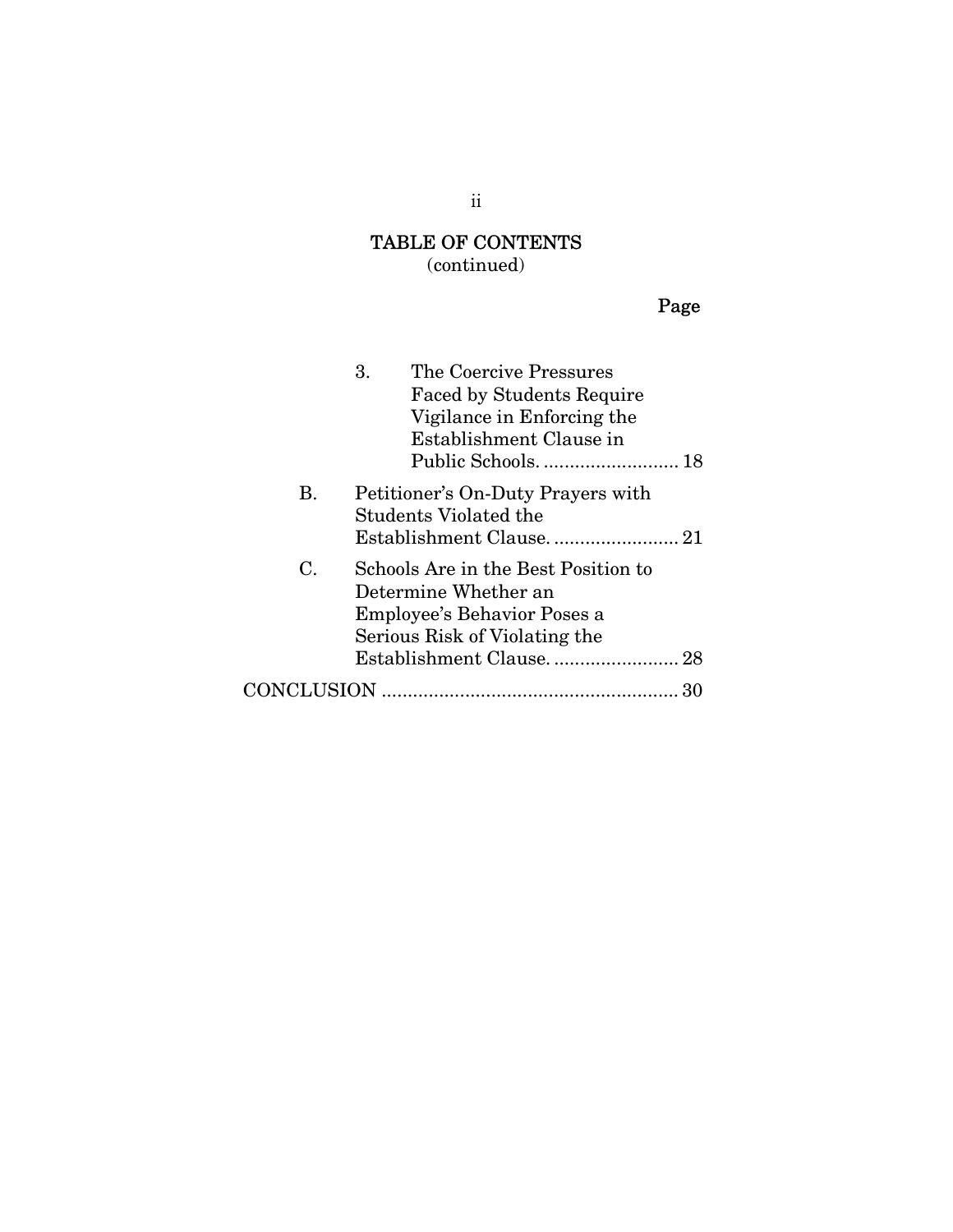# TABLE OF AUTHORITIES

## **CASES**

| Berry v. Dept. of Social Services,                               |
|------------------------------------------------------------------|
| <b>Board of Educ. of Westside Community</b><br>Sch. v. Mergens,  |
| Borden v. Sch. Dist. of Twp. of E.<br>Brunswick,                 |
| Bronx Household of Faith v. Bd. of Educ.<br>of City of New York, |
| Capitol Square Review and Advisory Bd.<br><i>v. Pinette,</i>     |
| Deal v. Mercer Cty. Bd. of Educ.,                                |
| Doe v. Duncanville,<br>70 F.3d 402 (5th Cir. 1995) 21, 25        |
| Edwards v. Aguillard,                                            |
| <i>Engel v. Vitale,</i>                                          |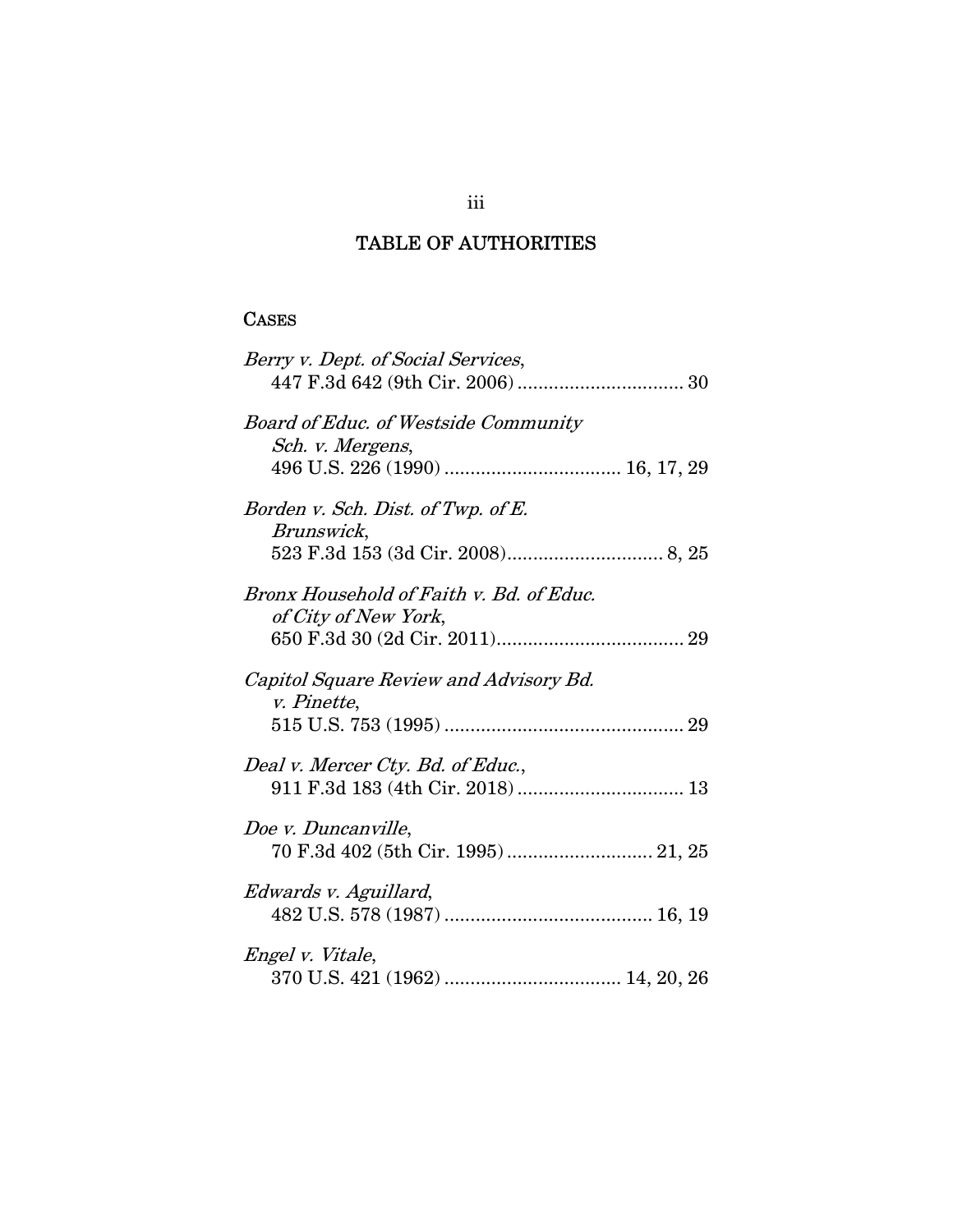# TABLE OF AUTHORITIES

(continued)

| Espinoza v. Montana Dept. of Revenue,                                 |
|-----------------------------------------------------------------------|
| Freedom from Religion Found., Inc. v.<br>Concord Community Sch.,      |
| Garcetti v. Ceballos,                                                 |
| Good News Club v. Milford Central Sch.,                               |
| Hazelwood Sch. Dist. v. Kuhlmeier,                                    |
| Lamb's Chapel v. Center Moriches<br>Union Free Sch. Dist.,            |
| Lee v. Weisman,                                                       |
| Lund v. Rowan Cty., N.C.,<br>103 F. Supp. 3d 712 (M.D.N.C. 2015),  23 |
| Lynch v. Donnelly,                                                    |
| McCollum v. Board of Education of Sch.<br>Dist. No. 71,               |
|                                                                       |

iv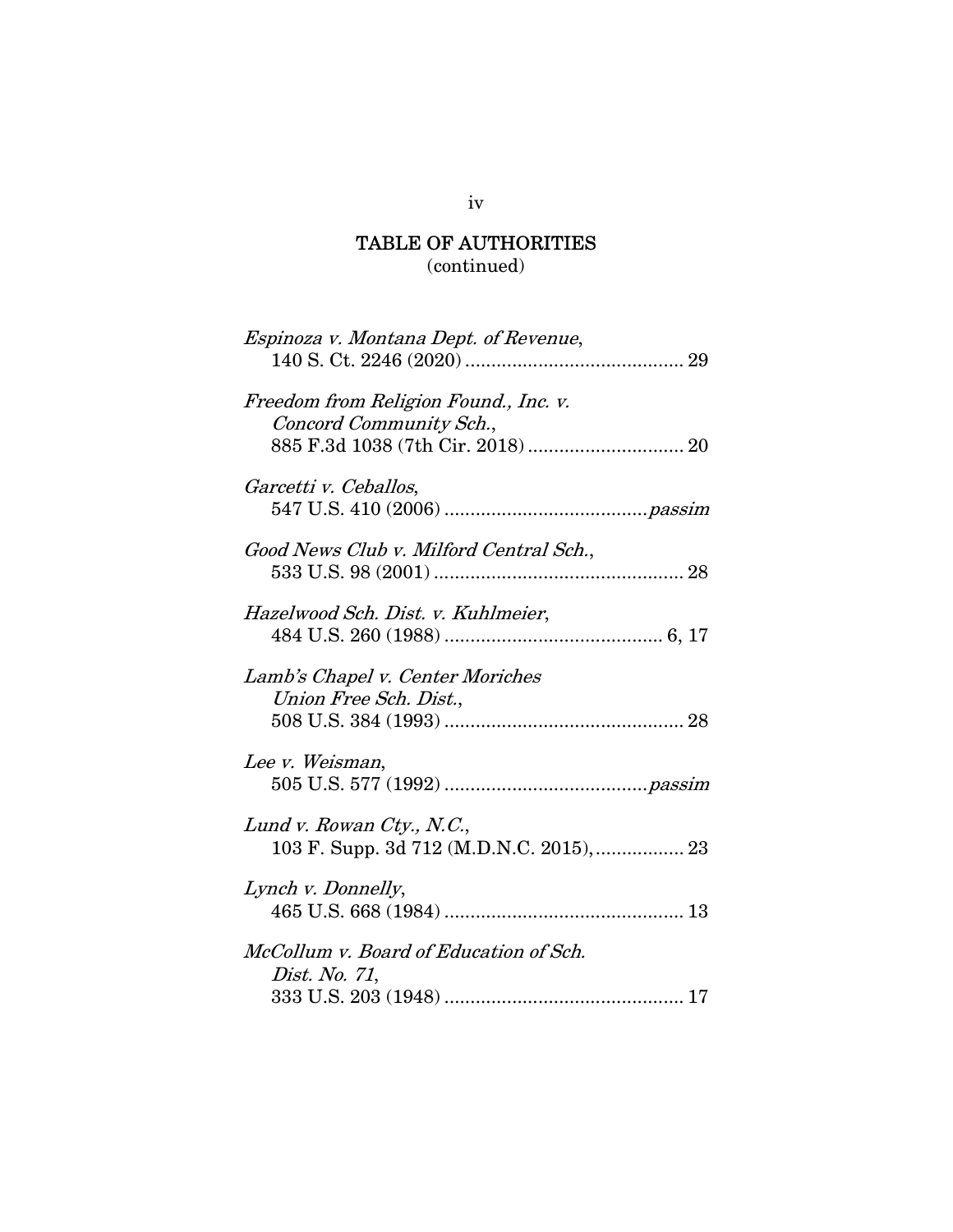# TABLE OF AUTHORITIES

(continued)

| McCreary County v. ACLU of Ky.,                                  |
|------------------------------------------------------------------|
| Mellen v. Bunting,                                               |
| Nurre v. Whitehead,                                              |
| Peck v. Upshur Cty. Bd. of Ed.,                                  |
| Rosenberger v. Rector and Visitors of<br>Univ. of Va.,           |
| Santa Fe Indep. Sch. Dist. v. Doe,                               |
| Sch. Dist. of Abington Twp. v. Schemmp,                          |
| Steele v. Van Buren Pub. Sch. Dist.,                             |
| Stone v. Graham,                                                 |
| Stratechuk v. Bd. of Ed., South Orange-<br>Maplewood Sch. Dist., |

v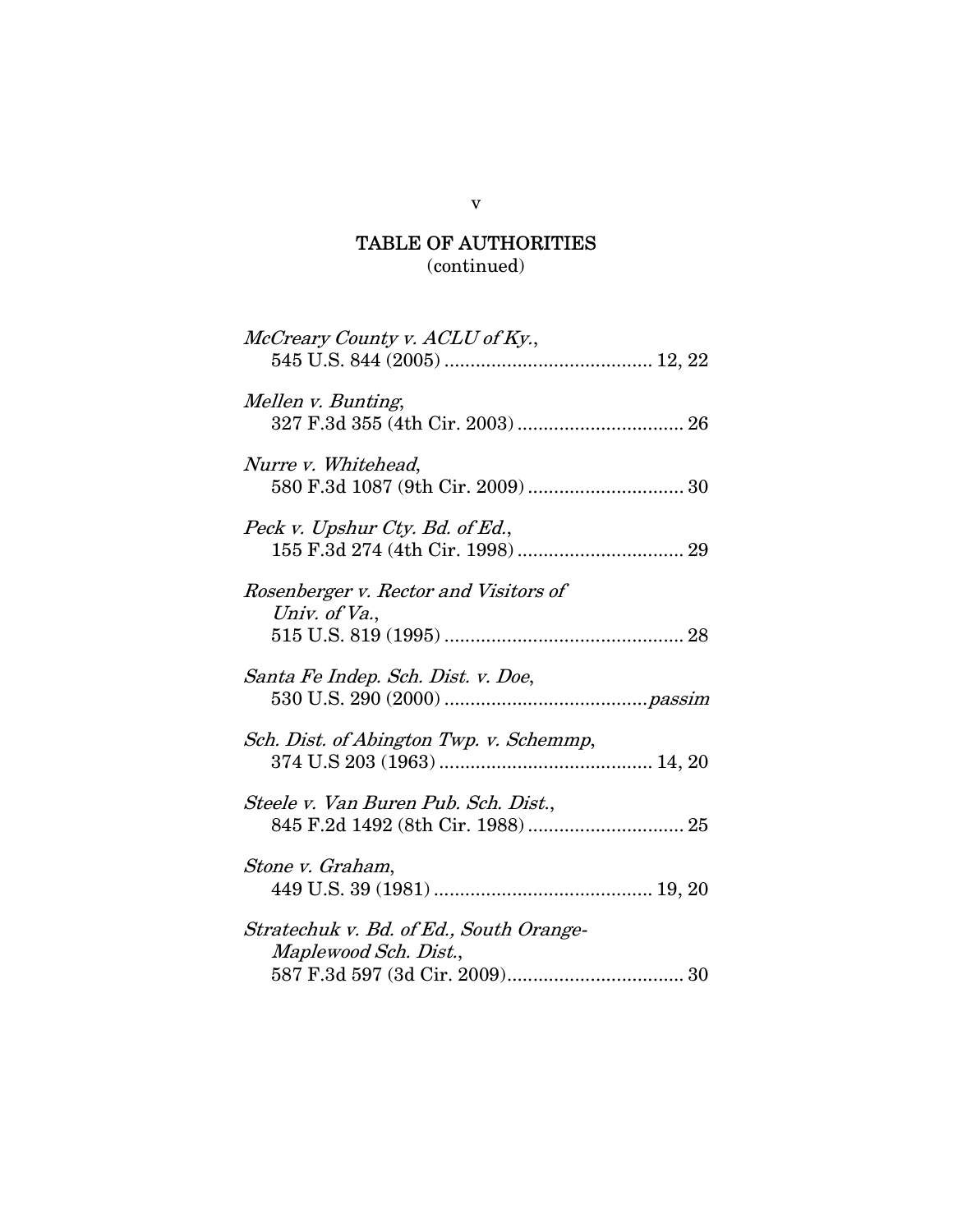# TABLE OF AUTHORITIES (continued)

| Tinker v. Des Moines Indep. Cmty. Sch.<br>Dist.,                                                                    |
|---------------------------------------------------------------------------------------------------------------------|
| Van Orden v. Perry,                                                                                                 |
| <i>Wallace v. Jaffree,</i>                                                                                          |
| Widmar v. Vincent,                                                                                                  |
| <b>OTHER AUTHORITIES</b>                                                                                            |
| Matt Calkins, Why Bremerton Coach<br>Joe Kennedy's Stance on Postgame<br><i>Prayer is Admirable</i> , Seattle Times |

| Josh Farley, A Home of Their Own: |  |
|-----------------------------------|--|
| Kitsap Muslims Finally Have       |  |
|                                   |  |
|                                   |  |

(Oct. 15, 2015) ....................................................... 26

| Steve Gardner, Survey Finds Kitsap the |  |
|----------------------------------------|--|
| Seventh Least Religious Area in the    |  |
|                                        |  |
| Kitsap Sikh Temple,                    |  |
| https://www.kitsapsikhtemple.com       |  |
|                                        |  |

## vi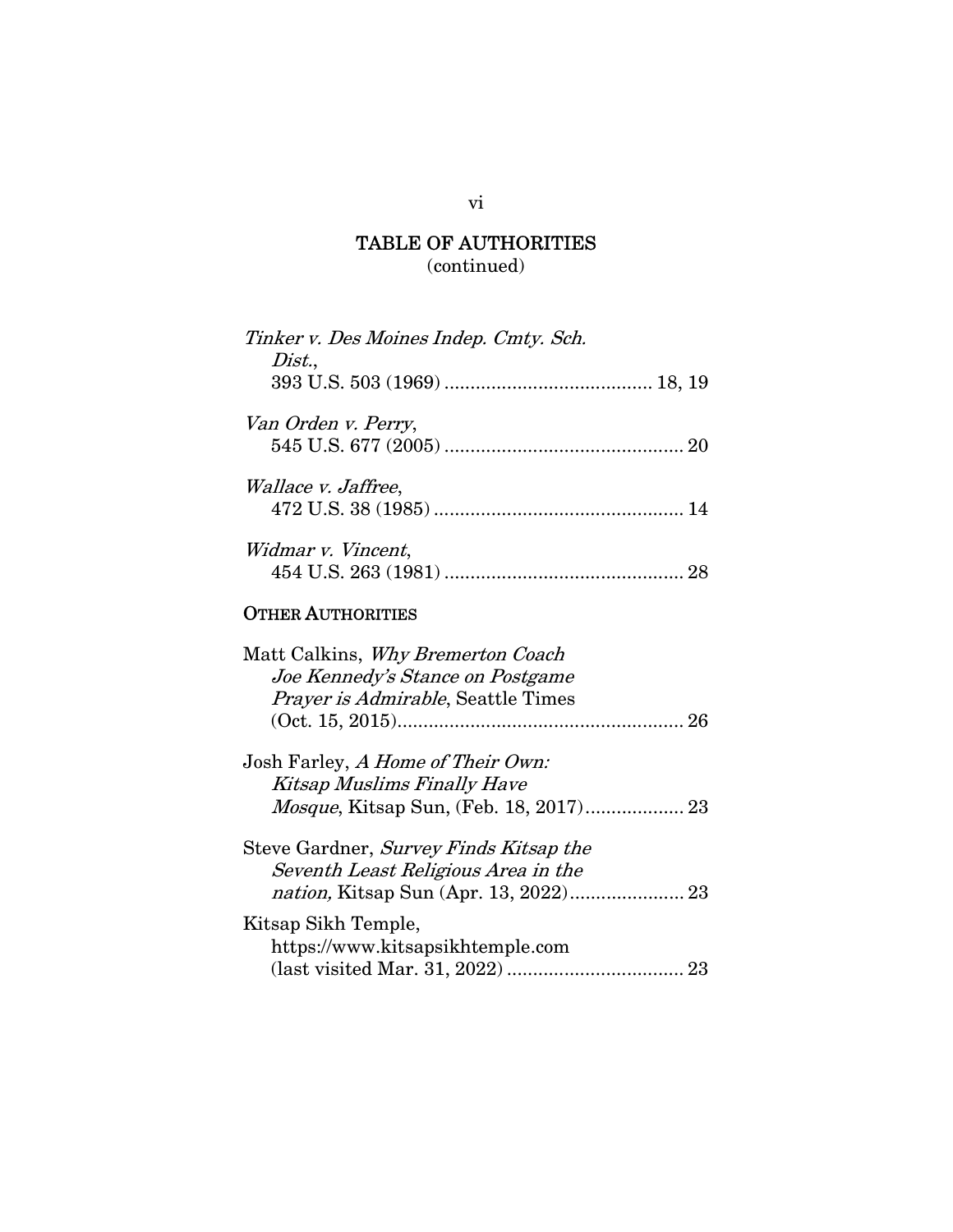## INTEREST OF *AMICI CURIAE*<sup>1</sup>

The American Civil Liberties Union ("ACLU") is a nationwide, nonprofit, nonpartisan organization with nearly two million members dedicated to the principles of liberty and equality embodied in the Constitution and this nation's civil rights laws. Since its founding in 1920, the ACLU has appeared before this Court in numerous free speech and religious liberty cases, both as direct counsel and as amicus curiae. The American Civil Liberties Union of Washington is a state affiliate of the national ACLU. For more than 100 years, the ACLU has been a staunch supporter of the free exercise of religion, free speech, and the Establishment Clause. Most recently, in an amicus brief filed last year with this Court addressing the intersection of these rights, we argued that a city could not deny a Christian group's request to fly a flag depicting a Latin cross, where the city had consistently allowed private parties to temporarily display flags on a city-owned flagpole. See Amicus Br. of ACLU, Shurtleff v. City of Boston, No. 20-1800 (U.S. Sup. Ct. Nov. 22, 2021). In this case, our interest in ensuring that public schools avoid Establishment Clause violations, including religious coercion of students, coupled with our conclusion that the Petitioner's on-the-job public prayer is not protected under this Court's First Amendment public employee speech doctrine, leads us to urge that the judgment below be affirmed.

<sup>&</sup>lt;sup>1</sup> All parties have consented to the filing of this brief. No counsel for a party authored this brief in whole or in part, and no person other than amici and their counsel made a monetary contribution to this brief's preparation and submission.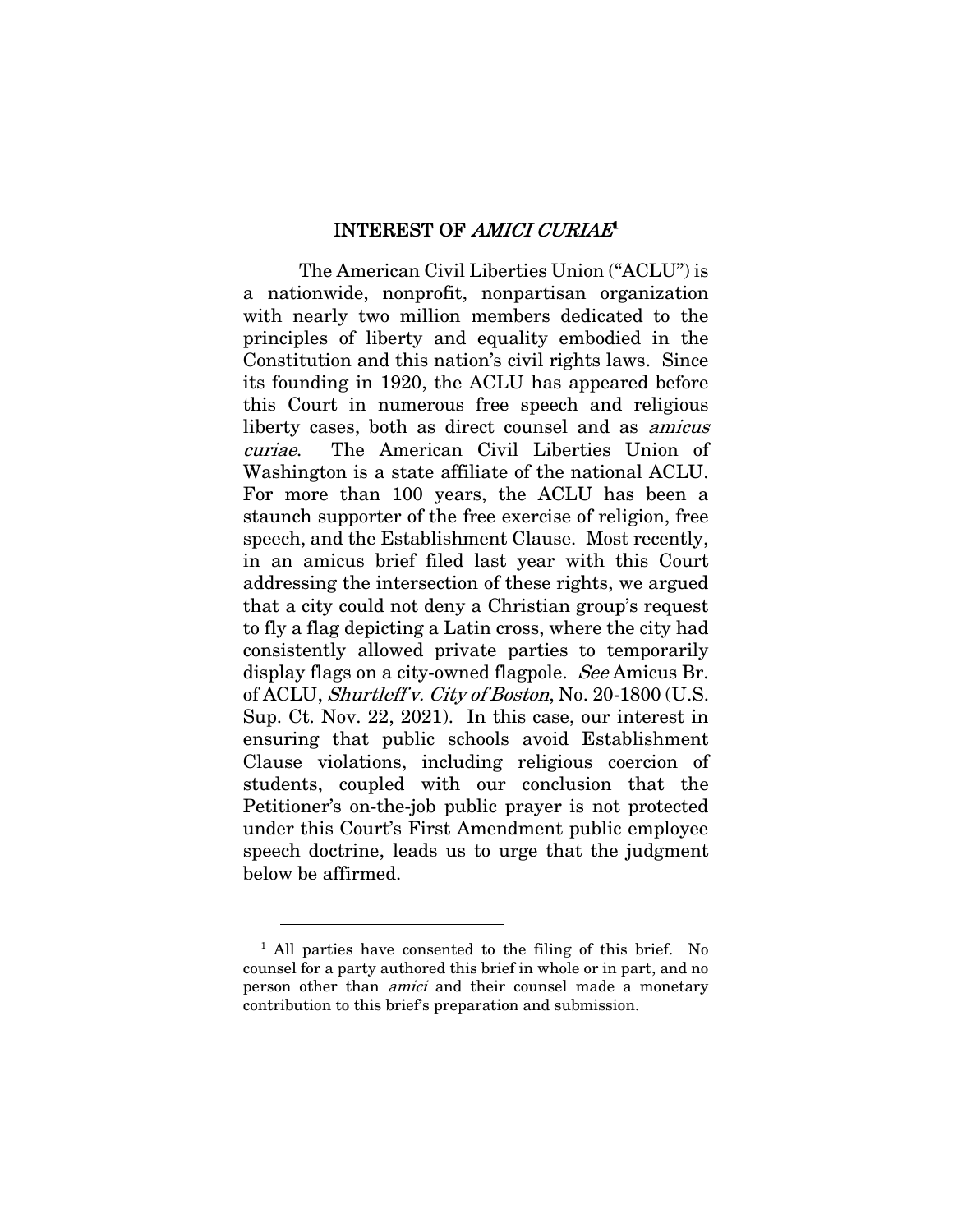#### INTRODUCTION AND SUMMARY OF ARGUMENT

As a football coach at Bremerton High School, Petitioner engaged in a longstanding practice of leading student-athletes on his team in prayer before games in the school's locker room and immediately after games on the field. Respondent (the "District") expressed concern that Petitioner's team prayers violated students' religious liberty, created a safety risk for students and others on the field, and undermined the District's ability to maintain control over District events and messages. Though the District offered various accommodations that would have allowed Petitioner to pray without religiously coercing students, endangering safety, or risking a perception that his religious message bore the school's imprimatur, JA 40, Petitioner continued to lead his student-athletes in virtually identical on-field public prayers after games.

These were not private moments of quiet reflection, but on-the-job prayer convened by a school employee in a position of authority, often at the 50 yard line, under the bright lights of the school stadium, encircled by adolescents under his charge wearing their team uniforms. As Petitioner continued to conduct these team prayers on the job, the District learned that several players felt pressured to participate in the coach-led religious exercise. When Petitioner rejected the District's accommodations and refused to halt his practice, the District placed him on administrative leave. While employees have a right to engage in private prayer in many situations, the First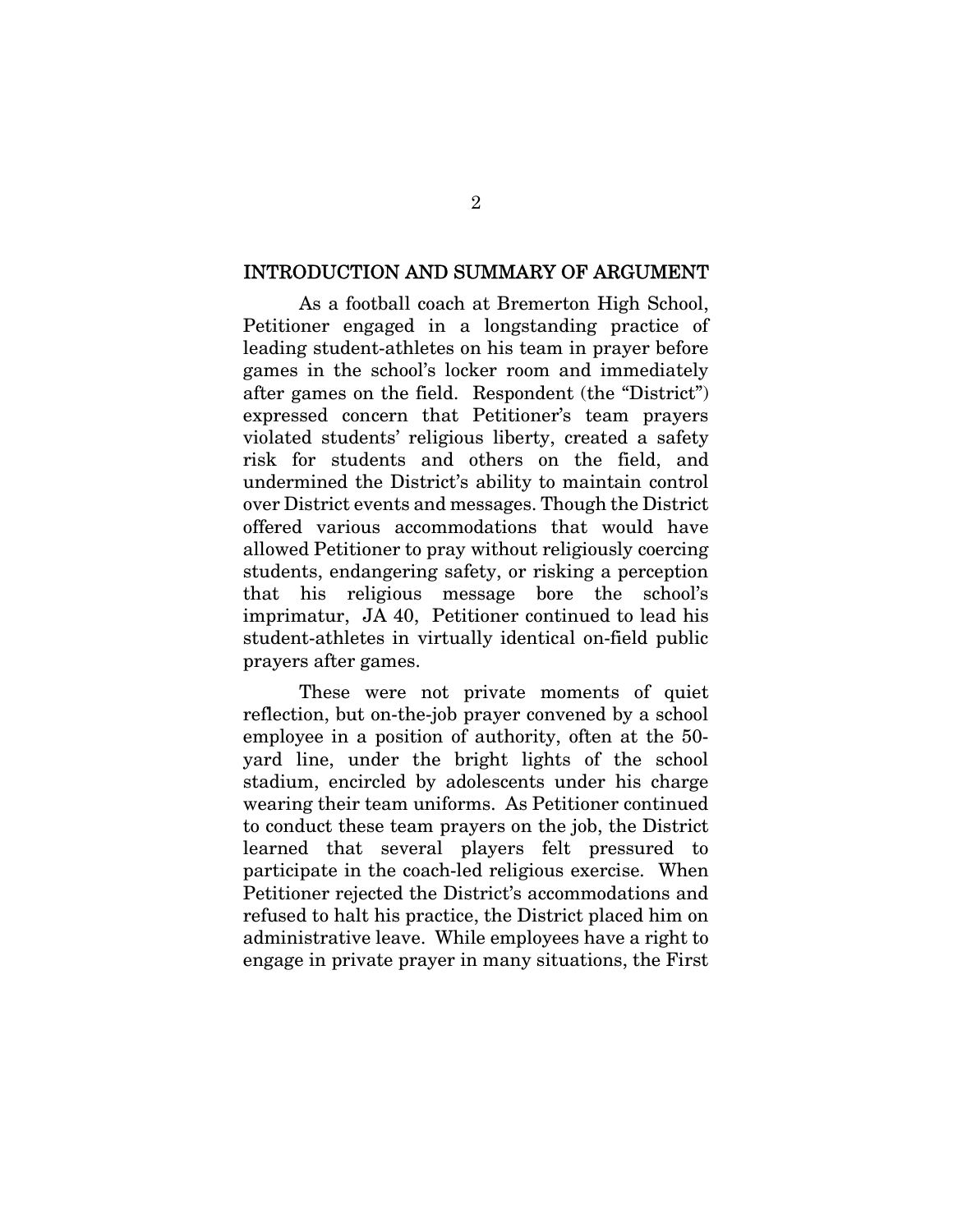Amendment did not prohibit the District's response in this case.

Petitioner's challenge fails under Garcetti v. Ceballos, 547 U.S. 410 (2006), without regard to the Establishment Clause concerns presented here. Just as the school would have the authority to direct its coach not to display a "Re-elect Joe Biden" placard on the 50-yard line after each game, so, too, may the school direct him not to conduct what amounts to a team prayer in that setting.

The First Amendment does not protect public employees' speech made "pursuant to their official duties." Id. at 421. This rule is founded on the government's duty to provide efficient services to the public and its interest in preventing private viewpoints from assuming an official imprimatur. Post-game, on-field speeches to players are undeniably part of what a football coach is paid to do. Only after Petitioner rejected accommodations that would have allowed him to pray in private and insisted on continuing his on-field team prayers did the District discipline him. Petitioner admits he was on the job during these prayers. The First Amendment, therefore, did not shield him from employee discipline where, as here, the school had legitimate concerns about the effect of that conduct on the public and its students. That conclusion is sufficient to uphold the District's actions.

The District's actions were also justified to avoid the Establishment Clause violation that occurs when a coach leads students in midfield prayer while on the job. For decades, this Court has held that, when it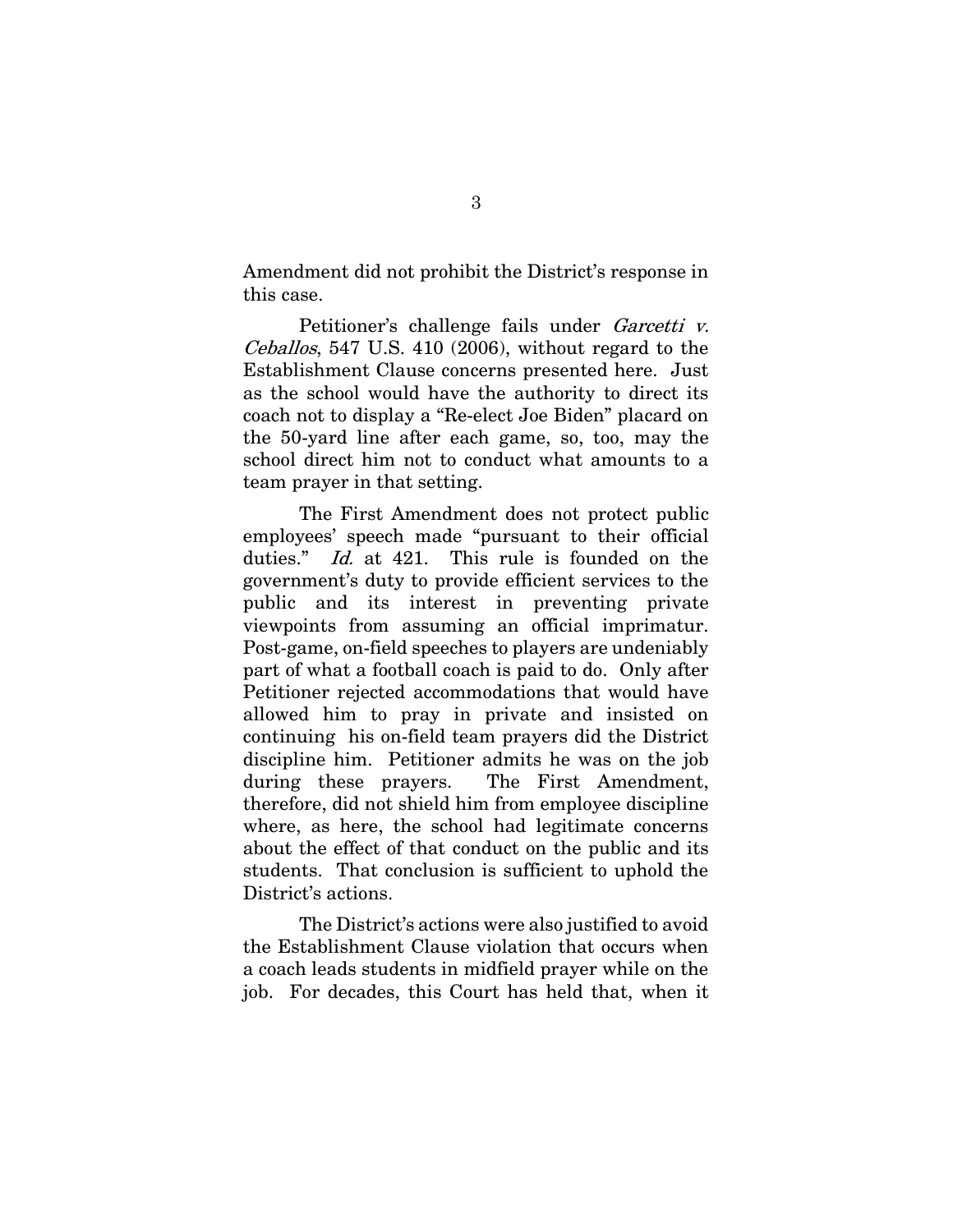comes to the Establishment Clause, "there are heightened concerns . . . in the elementary and secondary public schools." Lee v. Weisman, 505 U.S. 577, 592 (1992). Public school students—a group of young individuals of diverse faiths and beliefs—face inherent risks of coercion from their teachers and coaches, who serve as authority figures and role models, and in the case of a football coach, exercise substantial discretion over their ability to participate in important extracurricular activities. Here, Petitioner crossed the Establishment Clause line: He gathered his team on the football field to lead public prayers in the midst of a media blitz, leaving his players feeling obligated to participate—lest they lose their coach's confidence, their playing time, or their teammates' support.

Amici recognize that difficult questions can arise at the intersection of free speech and free exercise rights and Establishment Clause obligations. But here, the District was clearly within its authority. For years, Petitioner included prayer in his game speeches—which, as he admits, were made pursuant to his official duties and thus without First Amendment protection. The First Amendment imposed no bar on the District's disciplinary action indeed, the Establishment Clause required it.

#### ARGUMENT

# I. Petitioner's Prayers with Students Were Undertaken Pursuant to His Official Duties and Are Unprotected Under *Garcetti.*

Petitioner casts this case as involving a high school football coach's "brief, quiet prayer by himself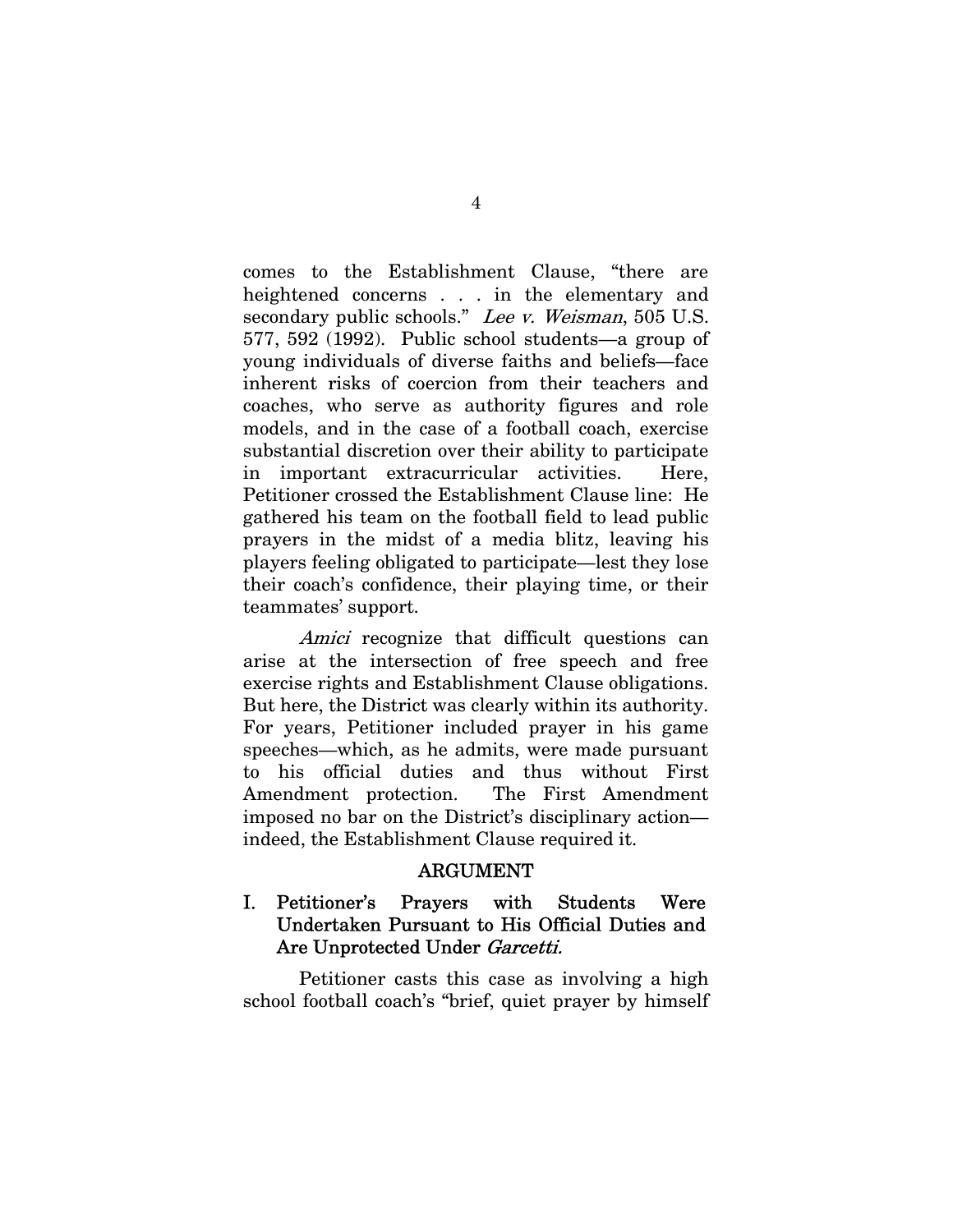while at school." Pet'r Br. i. The record shows otherwise. In reality, Petitioner had a longstanding practice of leading students, over whom he had authority and significant influence, in prayer, including on the field immediately after games. Pet'r Br. 5; JA 126, 261. During these prayers, Petitioner was on the clock, on the job, and responsible for supervising and leading his team. By his own admission, Petitioner's "football coaching functions" continued "until the last kid leaves" after a game. JA 276. Since a football coach's post-game speeches are plainly part of his official duties, they lack First Amendment protection. Therefore, the District had an entirely independent basis for limiting such speech, separate and apart from its legitimate Establishment Clause concerns.

Indeed, because Petitioner's on-duty speech was not protected, this case can be resolved without addressing the Establishment Clause at all. Imagine a coach who, after each game, huddled his studentathletes together and raised a sign at the 50-yard line saying, "Math Stinks," or "Re-elect Joe Biden." The school would be fully within its authority to direct him not to do so while on the job and in such a public place. Even if the speech raised no Establishment Clause concerns, under this Court's holdings, public employers have authority to direct speech made by public employees pursuant to their official duties.

In *Garcetti*, this Court recognized that when public employees speak "pursuant to their official duties," they do not speak "as citizens" and therefore cannot shield their speech from employer discipline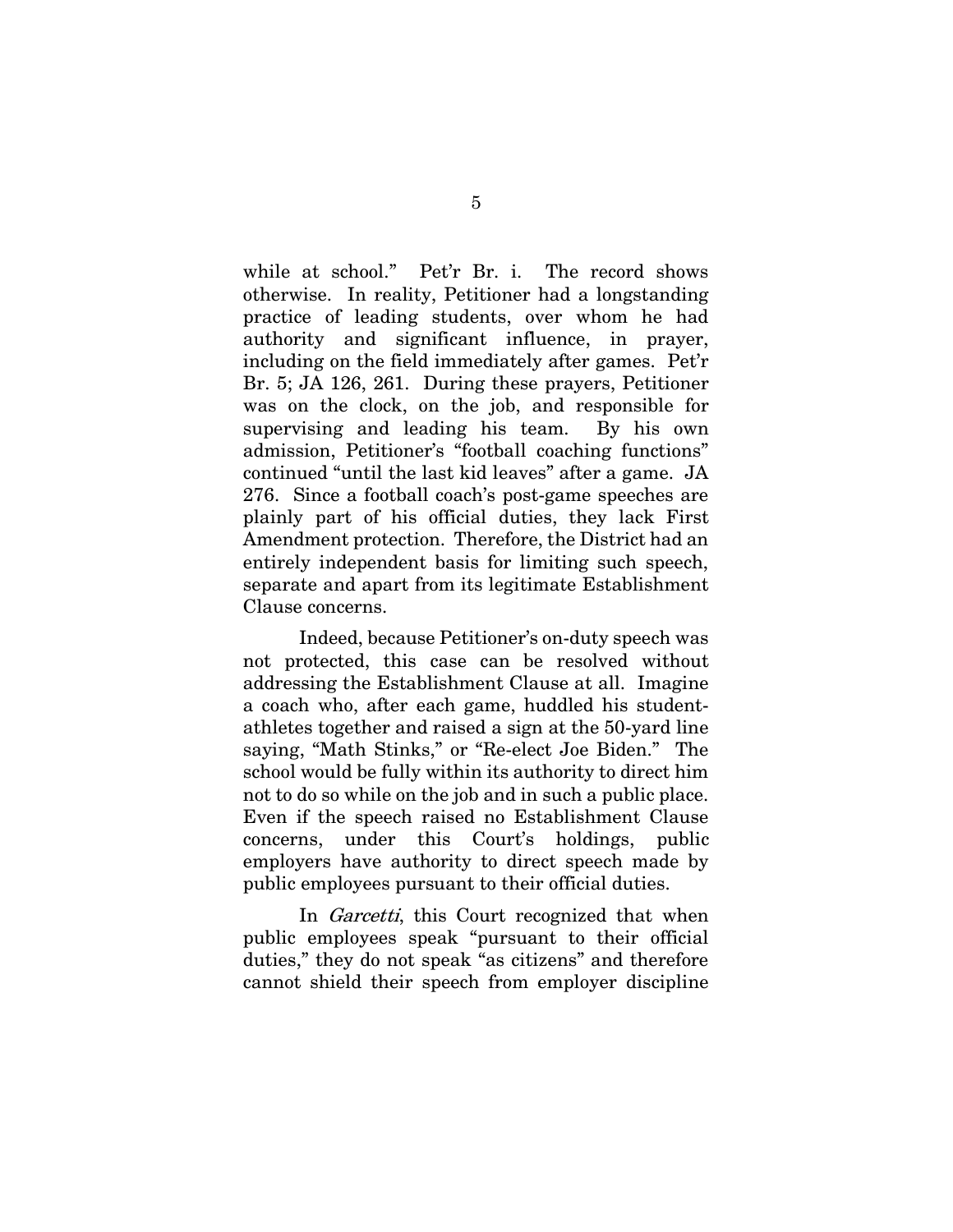under the First Amendment. 547 U.S. at 421. Garcetti addresses the government's interest in avoiding misattribution by allowing it to control on-duty speech, while providing some measure of protection for offduty speech. "Government employers, like private employers, need a significant degree of control over their employees' words and actions; without it, there would be little chance for the efficient provision of public services." Id. at 418. The Garcetti inquiry is "a practical one"—fact-bound and tailored to the specific circumstances presented in a given case. Id. at 424. The rule in *Garcetti* ensures that not every workplace will become, literally, a federal case. See id. at 418.<sup>2</sup>

Garcetti also reflects the government's interest in regulating speech disseminated under its auspices and bearing its imprimatur. For similar reasons, public schools have some authority to regulate certain expressive activities, such as school-sponsored publications, "that students, parents, and members of the public might reasonably perceive to bear the imprimatur of the school." Hazelwood Sch. Dist. v. Kuhlmeier, 484 U.S. 260, 271 (1988) (addressing high school newspapers). Garcetti recognizes a similar principle for public employees' speech in their official

<sup>&</sup>lt;sup>2</sup> Given the constitutional interests in "academic freedom," the Court in Garcetti was careful to note that it did not decide whether its analysis "would apply in the same manner to a case involving speech related to scholarship or teaching," 547 U.S. at 425, which likewise is not at issue in this case.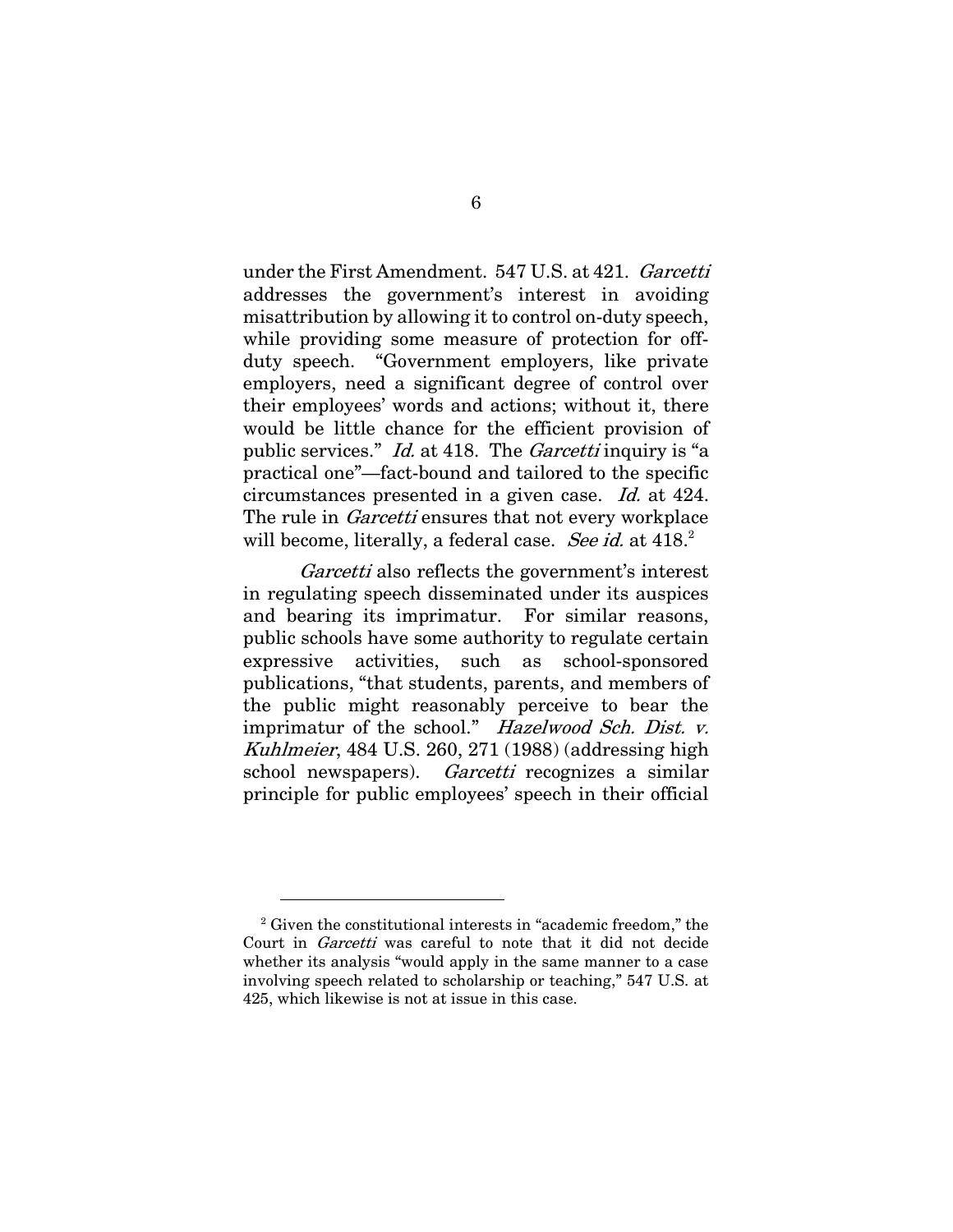capacity because "official communications have official consequences."  $\emph{Garcetti}$ , 547 U.S. at 422. $^3$ 

Applying *Garcetti's* "practical" inquiry to the admitted facts of this case, Petitioner acted "pursuant to [his] official duties," *Garcetti*, 547 U.S. at 421, when he incorporated prayers into his post-game speeches to his students—a quintessential responsibility of a football coach. There is no dispute that, between 2008 and 2015, Petitioner led his athletes in post-game prayers at midfield, JA 40, 261, and the District's September 17, 2015 letter identified this "problematic practice[]"—along with Petitioner's pre-game prayers with players in the locker room—as the basis for its conclusion that Petitioner's conduct would "very likely" be found to violate the Establishment Clause. JA 40–41.

Petitioner appears to concede that presenting "post-game speeches" is within his official coaching duties. See Pet'r Br. 27; see also JA 276 (admitting that Petitioner was on duty during prayers). No one could argue otherwise. Football coaches are expected to address players after games, and since—as Petitioner testified—a football coach is "the most

<sup>3</sup> For these same reasons—the government's interest in the efficient provision of services and its need to control speech issued under its auspices—government restrictions on public employees' religious speech do not violate the Free Exercise Clause when such speech is made pursuant to official job duties. There is no basis to create a new, broad exception to Garcetti that would insulate all government employee speech from regulation whenever it can be cast as religious. Additionally, as discussed infra, Petitioner's on-duty religious speech in this case implicated the District's obligations under the Establishment Clause.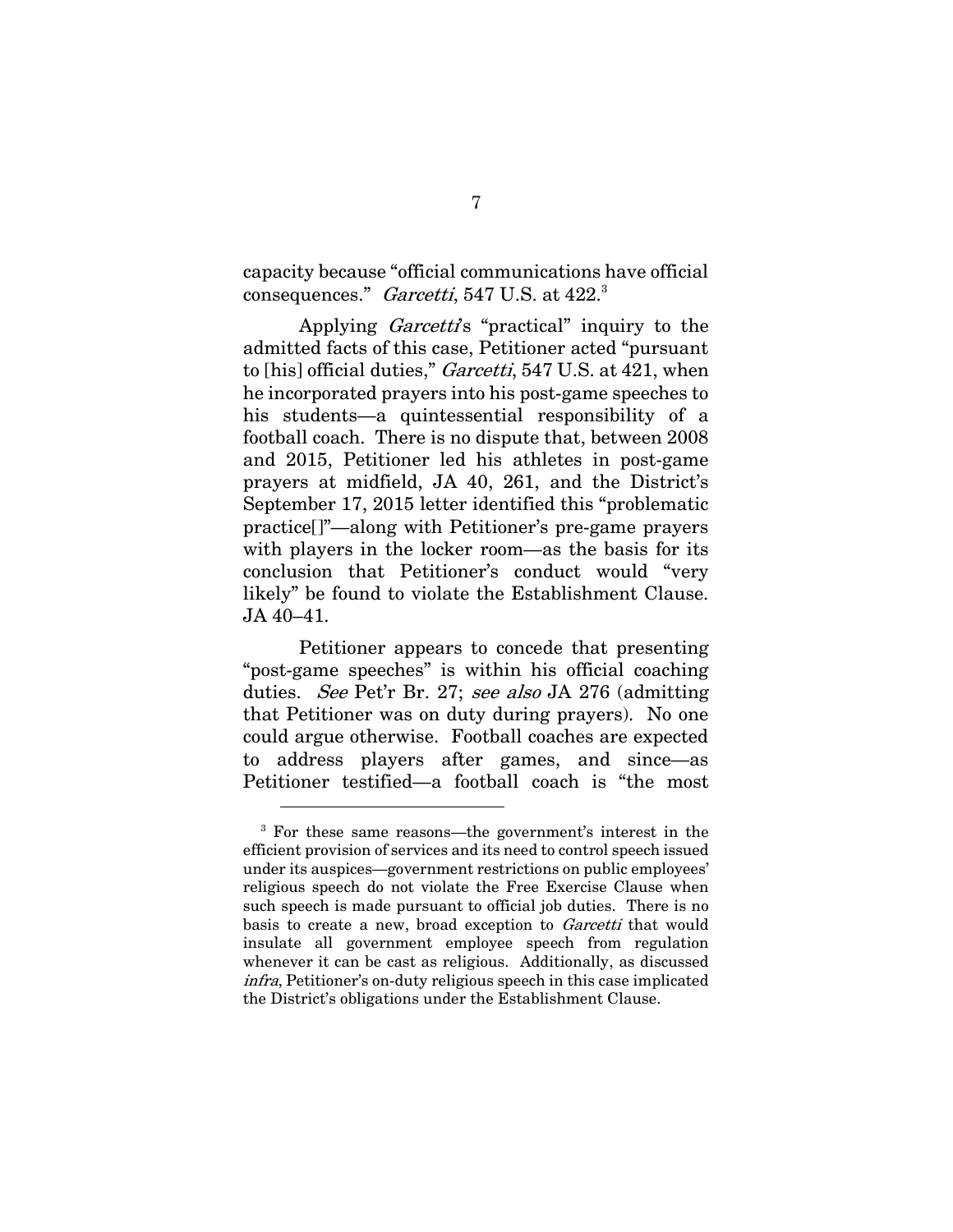important person [students] encounter in their overall life," players would not feel free to walk away when their coach begins such a speech. JA 323; see also Br. of Former Professional Football Players Obafemdi D. Ayanbadejo, Sr., Christopher J. Kluwe, and Frank T. Lambert, and Various Collegiate Athletes & Coaches as Amici Curiae in Supp. of Resp't. at 12–14, 18–23. If writing a memo is part of an attorney's official responsibilities, see Garcetti, 547 U.S. at 421, then leading players in a post-game ritual on the 50-yard line is part of a football coach's. See, e.g., Borden v. Sch. Dist. of Twp. of E. Brunswick, 523 F.3d 153, 171 n.15 (3d Cir. 2008) (holding that, under *Garcetti*, a high school football coach's pre-game prayer with players "would not be protected because it was made pursuant to his official duties as a coach of the EBHS football team").

Petitioner attempts to distance himself from his years-long practice of delivering prayers to players and limit the case to a handful of games in October 2015. See Pet'r Br. 27. But Petitioner's longstanding practice provides the necessary context for understanding the significance of his post-game prayers. After discovering that Petitioner had for years been leading students in prayers in the locker room before games and on the field immediately after games, the District offered him several accommodations—including allowing him to "engage in religious activity" apart from students, App. 6, by praying in a number of private locations on school property, JA 94, or returning to the field to pray after the players had left, JA 224. Petitioner nonetheless pressed forward with his virtually unchanged practice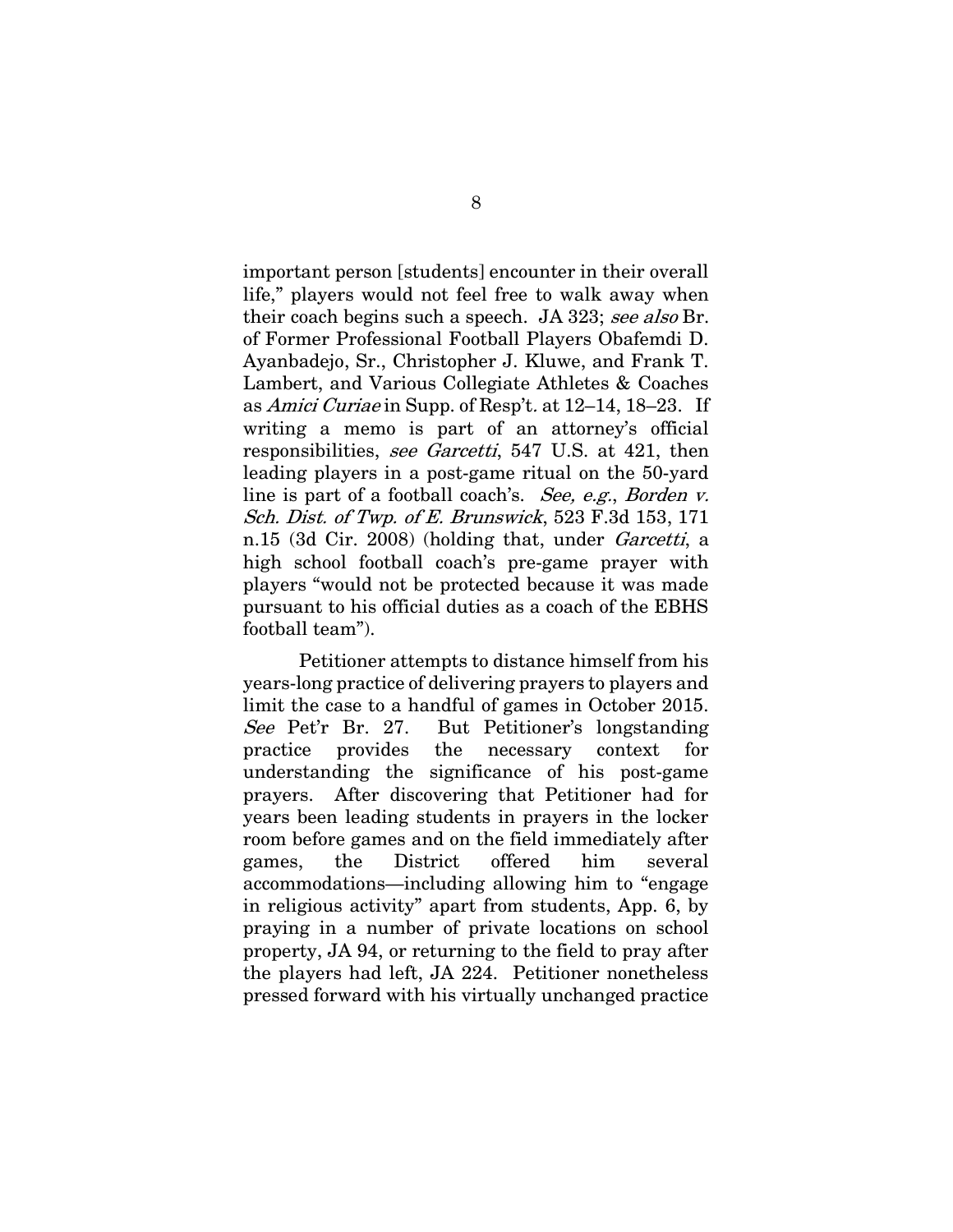of leading his student-athletes and staff in public prayers, on the 50-yard line at the close of games.

A simple side-by-side picture demonstrates that, other than the media presence, Petitioner's October 2015 on-field prayers were virtually identical to his longstanding practice of leading post-game prayers with his high school athletes (JA 98, 82):



On October 23, 2015, the District reminded Petitioner that it had provided him with "directives" specifically in response to his "prior practices involving on-the-job prayer with players ... on the field immediately following games." JA 90. But Petitioner had nonetheless immediately followed the school's homecoming game with on-field prayer surrounded by players, staff, media, and a state representative—in a scene indistinguishable from the post-game prayers that Petitioner had led in the past. JA 90; see JA 93 (noting that, "given your prior public conduct," reasonable observers would find that Petitioner had engaged in "overtly religious conduct" while "still on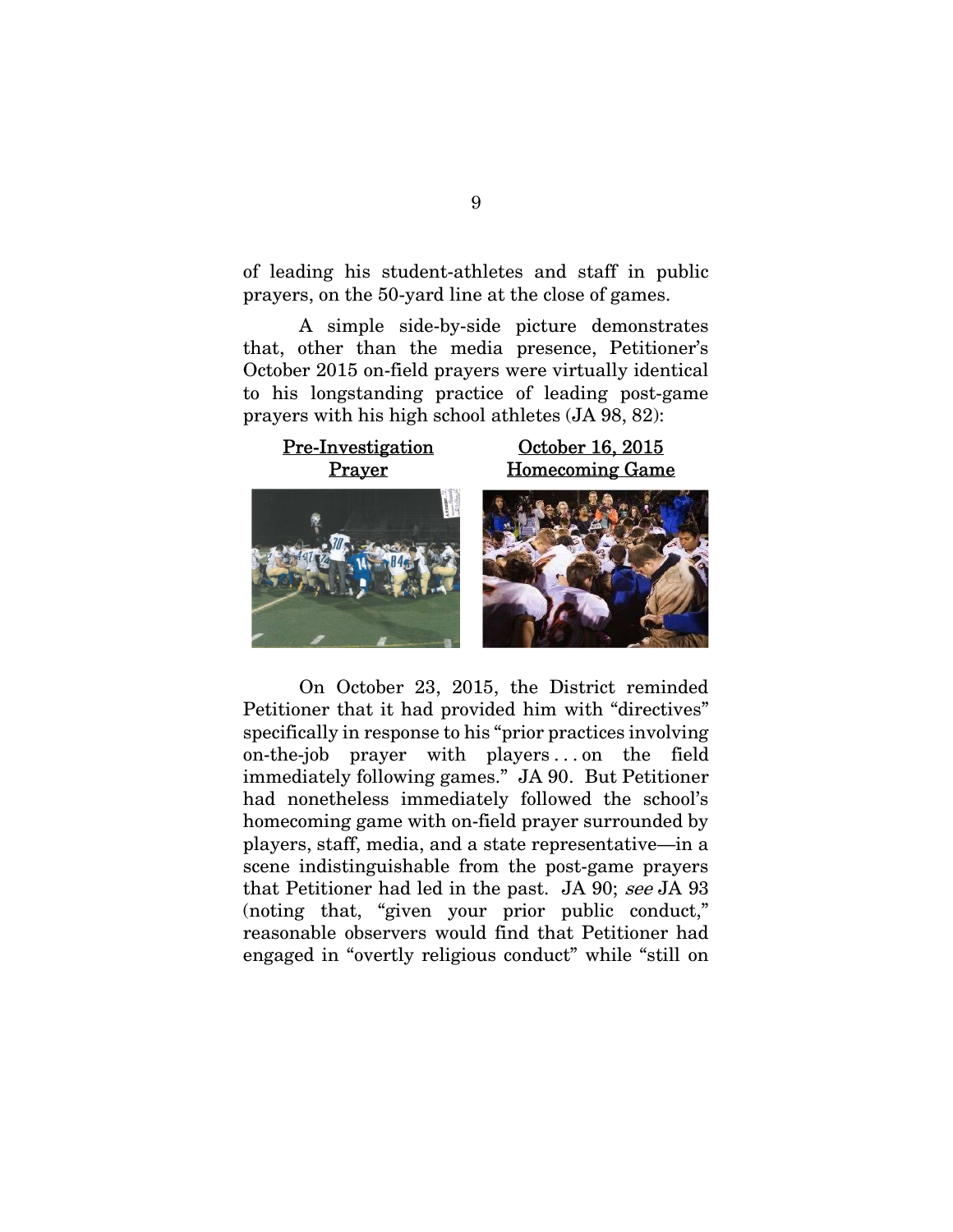duty, under the bright lights of the stadium"). $4$  Five days later, the District reiterated the same points when it placed Petitioner on administrative leave. JA 102-03.<sup>5</sup> Petitioner cannot divorce his years of on-thejob team prayers, or his refusal to comply with his employer's directive, from the District's October 2015 decision to discipline him.

Petitioner claims he has not "sought" to "resume" the use of prayer in his post-game speeches. Pet'r Br. 31. But Petitioner was disciplined based both on what he had already done, and on what he continued to do after the District directed him to cease: lead his team in mid-field prayers, in which students felt compelled to participate, see JA 40.<sup>6</sup>

<sup>4</sup> Petitioner's reference to the District's October 16, 2015, acknowledgement that he had purportedly "complied with the District's directives" misses the point. JA 77; see Pet'r Br. 27. That very same evening, Petitioner reverted to his prior activities, engaging in the same on-field prayer with high school players and staff. See JA 82, 90. It was precisely this conduct that led the District to conclude that Petitioner had "violated [its] directives." JA 102 (emphasis added); see JA 90–95.

<sup>&</sup>lt;sup>5</sup> The District's October 28, 2015, letter also referred to Petitioner's mid-field prayer at an October 26, 2015, home game, surrounded by school-age children, two state legislators, and other community members. See JA 102–03; see also JA 97 (photograph of prayer), 312–13.

<sup>6</sup> Petitioner's references to what he has "sought" to do in the future are of limited relevance for the additional reason that, as the District noted, Petitioner has since moved to Florida, such that this case may be moot. See Resp't Suggestion of Mootness (Feb. 18, 2022).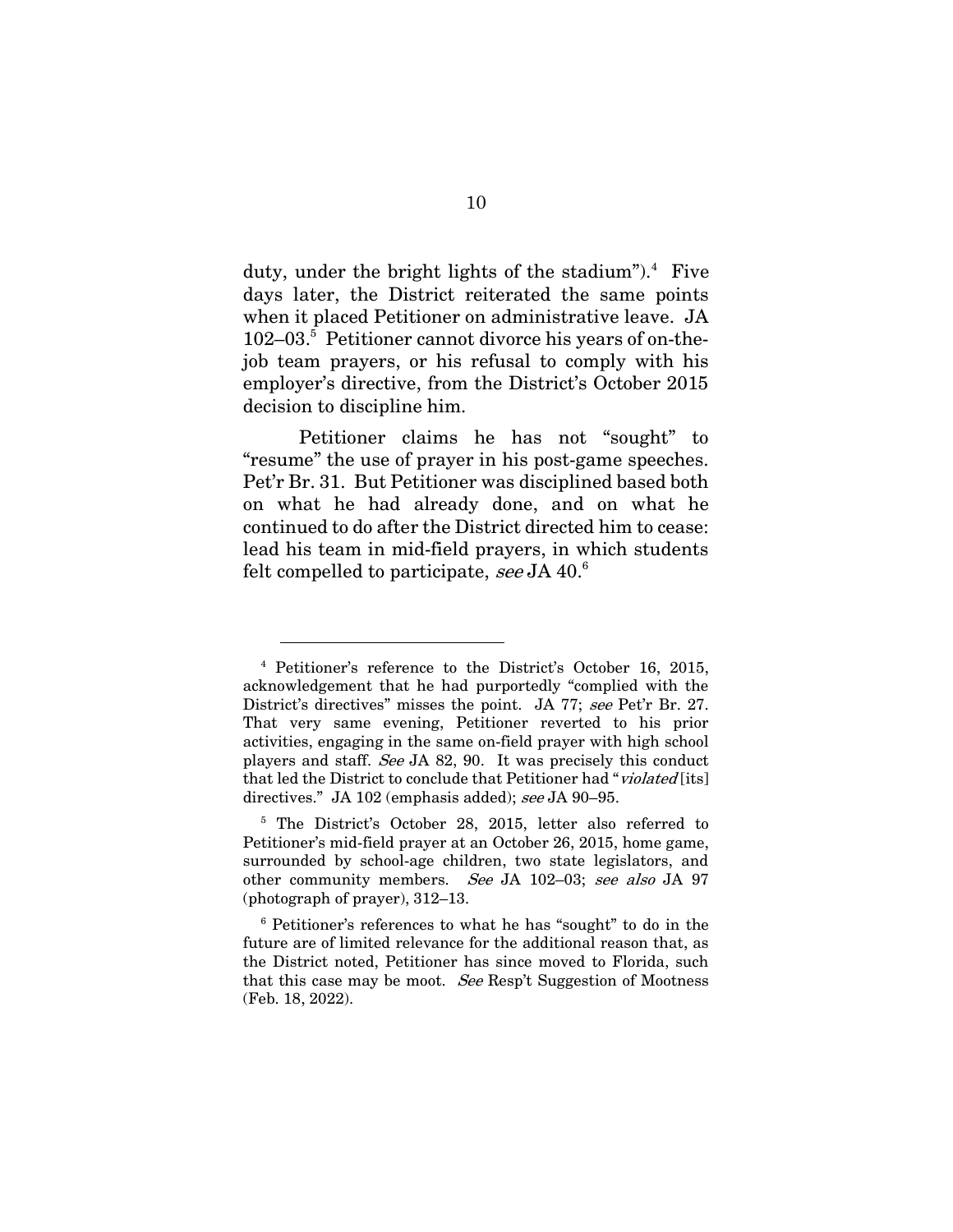Petitioner also focuses on dicta in the court of appeals's ruling, which he reads to construe his "duties" more broadly than necessary under Garcetti for example, in referring to Petitioner as a "mentor" or "role model." App. 15. While this language, in isolation, could raise concerns regarding the "excessively broad job descriptions" against which Garcetti warned, 547 U.S. at 424, the court of appeals appropriately cabined those descriptions by reference to the context in which Petitioner prayed— "specifically at the conclusion of a game," "at the center" of the football field," "while players stood next to him," and while concededly on the job, App. 15.

In sum, this case can be resolved simply by applying Garcetti. For years, without approval or knowledge of his employer, Petitioner led his players in prayer before and immediately after high school football games. Petitioner concedes that he was on the job and that these prayers were part of his official duties as a coach. See JA 40-41, 276. Less than a month after the District gave Petitioner a directive to cease these activities, Petitioner engaged in virtually identical post-game prayers with his athletes. JA 82; see also JA 97. Under Garcetti, the District's response to this on-the-job speech provides no basis for a First Amendment claim.

Petitioner could have complied with the District's proposed accommodations, as he did on September 18, when his post-game speech with the team was nonreligious and he later returned to the field to pray after the crowd had departed. JA 53, 364. Or when, during the following month, he took a knee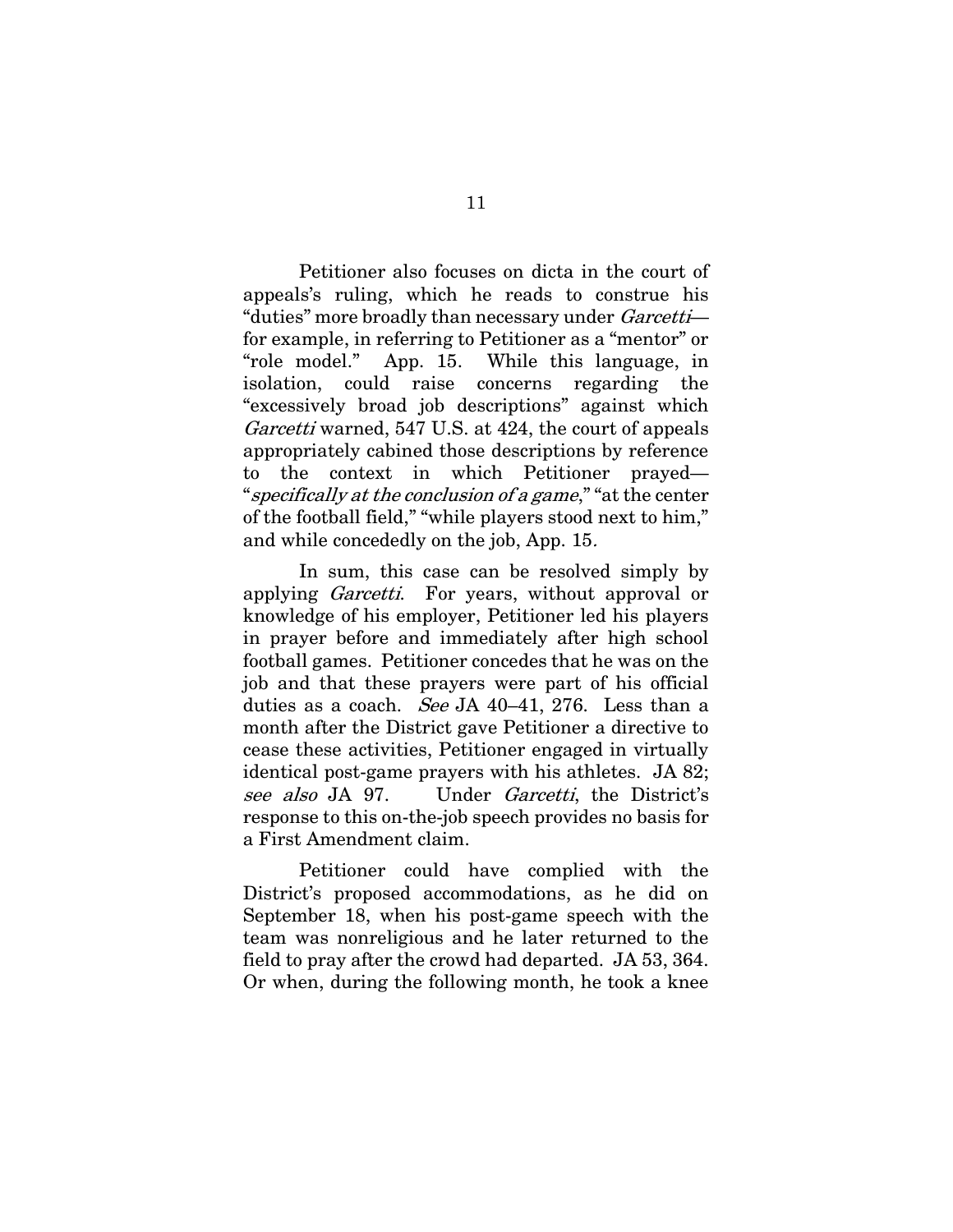and prayed after games while the players were otherwise occupied. JA 339–42. In those instances an onlooker would likely understand his was private conduct entitled to protection akin to the teacher "crossing herself before a meal in the lunchroom." Pet.'r Br. 26–27.

Instead, Petitioner insisted that he would continue his "practice of praying with students," JA 295, making abundantly clear that his speech was not private, personal prayer, but rather was carried out as a representative of the school. Petitioner was acting within his duty as the football coach when he led students and staff in prayer in the midfield at the close of games in front of a crowd.

II. Permitting an On-Duty Public School Football Coach to Lead Students in Midfield Prayer Immediately After the Final Play at a School-Sponsored Game Violates the Establishment Clause.

While *Garcetti* provides a sufficient basis for affirmance, the Establishment Clause also supports this result. This Court's jurisprudence prohibits public school staff, acting in their official capacities, from subjecting students to, or leading students in, prayer. "[C]ontext" is key to assessing whether government action violates the Establishment Clause. McCreary County v. ACLU of Ky., 545 U.S. 844, 868 (2005); see also, e.g., Santa Fe Indep. Sch. Dist. v. Doe, 530 U.S. 290, 315 (2000) ("We refuse to turn a blind eye to the context in which this policy arose[.]"); Lee, 505 U.S. at 597 ("Our Establishment Clause jurisprudence remains a delicate and fact-sensitive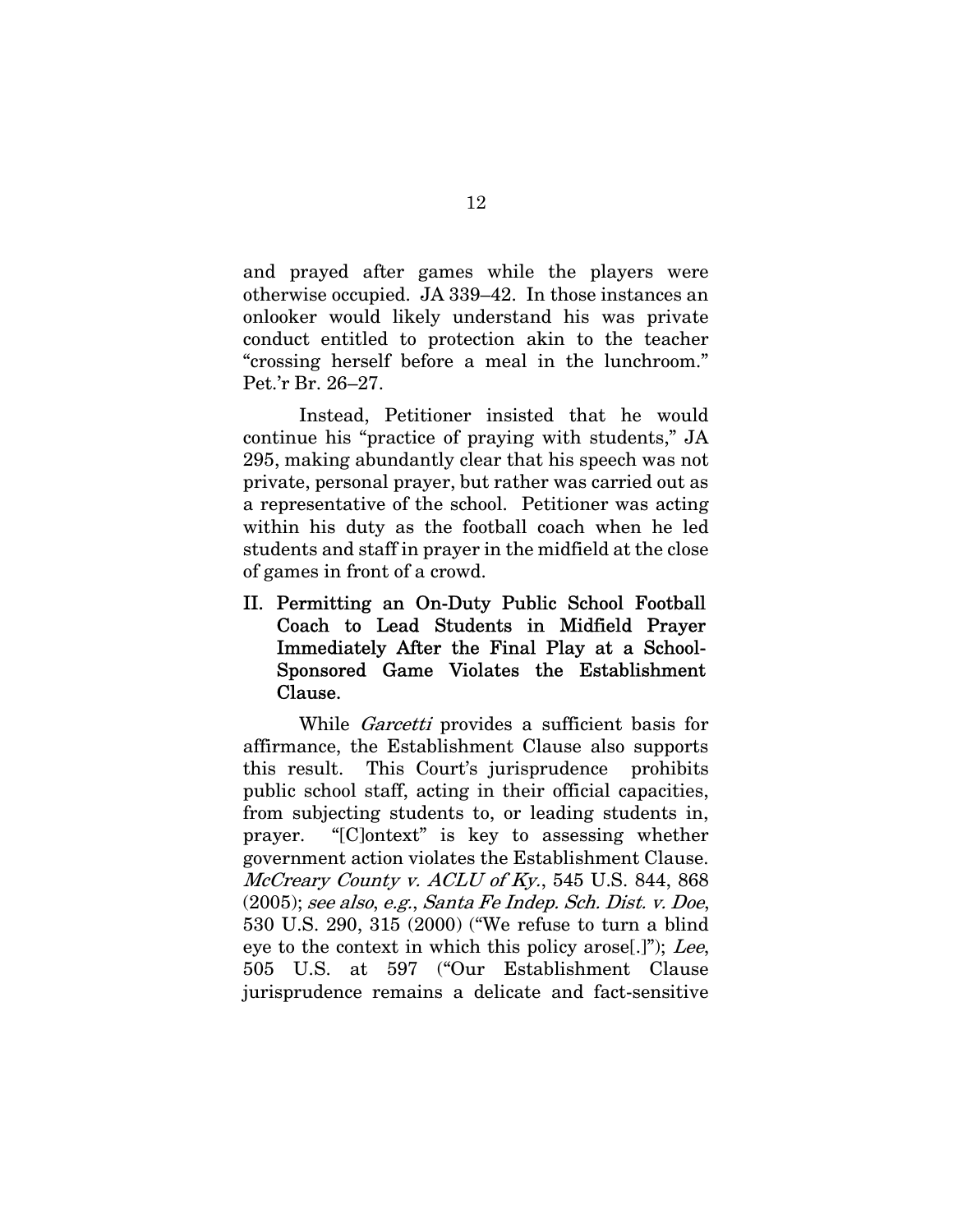one[.]"); Lynch v. Donnelly, 465 U.S. 668, 678 (1984) (" $[T]$ he inquiry calls for line drawing; no fixed, *per se* rule can be framed.").

Few contexts call for closer Establishment Clause scrutiny than public elementary or secondary schools. Such schools have an institutional duty to serve equally students of every religious and nonreligious background. Schools must "acknowledge the profound belief of adherents to many faiths" and scrupulously adhere to the "central meaning of the Religion Clauses of the First Amendment, which is that all creeds must be tolerated, and none favored." Lee, 505 U.S. at 590.

Students are especially vulnerable to coercion and influence from their teachers and coaches. Public elementary and high school students face unique, subtle, and powerful "pressures" to conform to the expressive conduct of their fellow students and authority figures and often experience practical barriers to "avoid[ing] the fact or appearance of participation." Lee, 505 U.S. at 588.

Accordingly, public schools face unique Establishment Clause risks. When on-duty school officials lead students in prayer or otherwise participate in religious activities with students at school-sponsored events, it harms students by alienating and marginalizing those who do not subscribe to the favored faith. See, e.g., Deal v. Mercer Cty. Bd. of Educ., 911 F.3d 183, 188 (4th Cir. 2018) (elementary school student "suffer[ed] from ongoing feelings of marginalization and exclusion" as a result of Bible course operated by public school).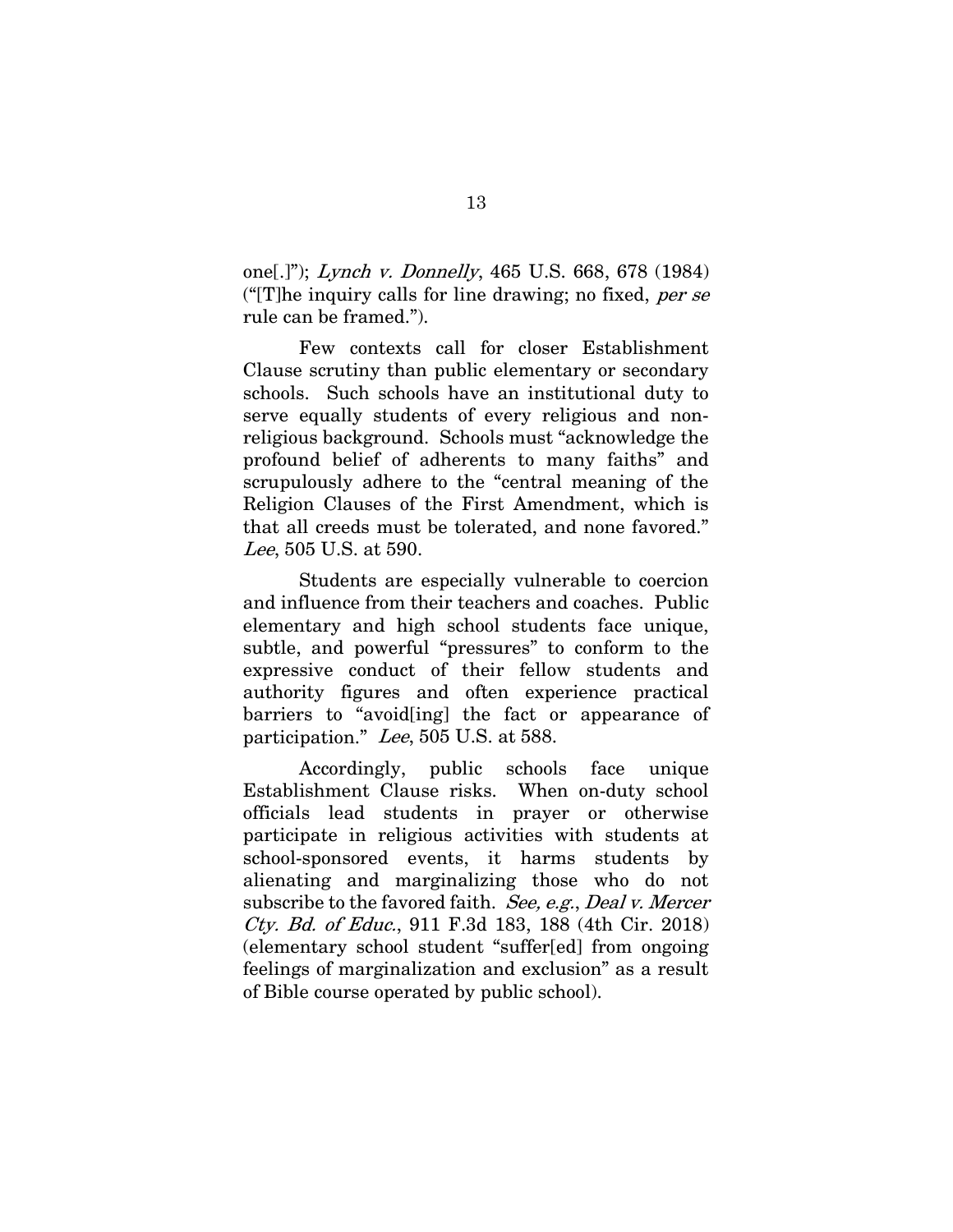Recognizing the harms that school-sponsored religious practices impose on students, this Court has held for more than half a century that the Establishment Clause forbids public schools and their officials from promoting religious beliefs or organizing, encouraging, or leading prayer among students. See, e.g., Santa Fe, 530 U.S. at 308–12 (school could not allow prayers to be delivered over the loudspeaker before football games because it sent the message to nonadherents that the school endorsed the prayers and nonadherents were outsiders and coerced students into participating in religious exercise); Lee, 505 at 586 (school could not invite rabbi to offer a prayer at a graduation ceremony because the prayer pressured students to participate); Wallace v. Jaffree, 472 U.S. 38, 61 (1985) (state could not enforce statute that authorized school moment of silence for meditation or prayer where clear purpose was to encourage students to pray); Sch. Dist. of Abington Twp. v. Schemmp, 374 U.S 203, 205 (1963) (state could not require schools to begin each day with Bible readings and the Lord's Prayer); Engel v. Vitale, 370 U.S. 421, 436 (1962) (invalidating statute requiring public school students to recite morning prayer).

The District faithfully followed this precedent. The very public setting in which Petitioner delivered his prayers, coupled with his supervisory role in that setting, meant that the prayers bore the strong imprimatur of the school. Moreover, the school had evidence that some students felt coerced to participate in the prayers for fear of separation from the team and the risk of losing playing time if they declined. App. 71; JA 186, 234, 356, 359. This was not, as Petitioner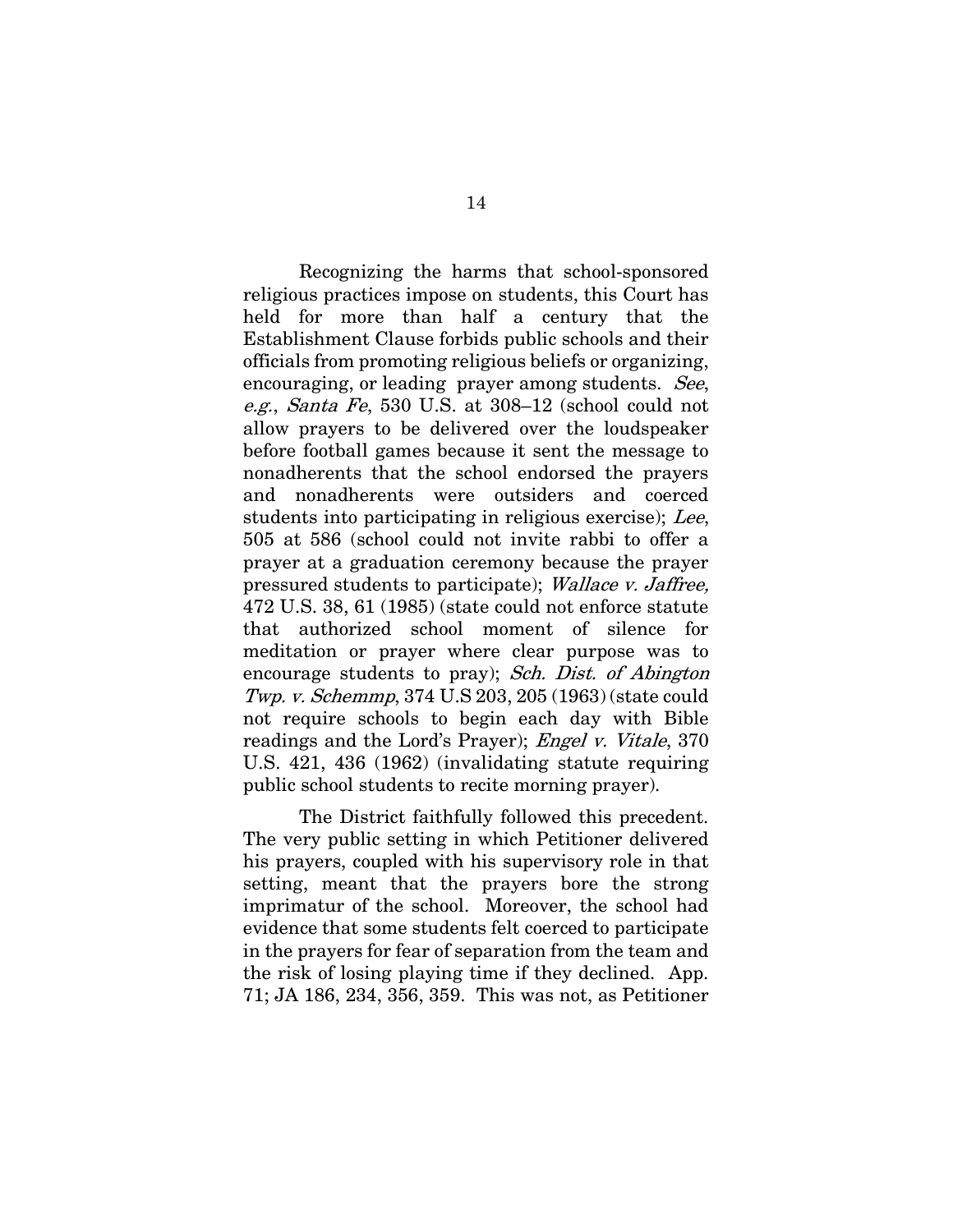inaccurately claimed, a "brief, quiet prayer by himself." Pet. i. The District *invited* Petitioner to conduct just such personal prayers. Instead, Petitioner traded on his special access to the school's football field and students to lead his team members and staff in prayer while carrying out his official school duties and representing the school on the football field. Absent the District's intervention, the clear message was that, player discomfort notwithstanding, the school approved the prayers conducted inside its stadium, at some of its highest-profile and bestattended events.

The District correctly determined that Petitioner's prayers to and among his student players—on the center of the school's football field violated the Establishment Clause. And given that these prayers were delivered in the course of the coach's official duties at a public school event, at the very least, the District's well-founded judgment merits deference. Schools require a measure of discretion if they are not to be constantly at risk of violating either the Establishment Clause or the Free Exercise Clause in their supervision of their employee's on-the-job conduct.

# A. The Establishment Clause Protects Public School Students from Religious Indoctrination and Pressure.

## 1. Establishment Clause Concerns Are at Their Zenith in Public Schools.

This Court has long made clear that there are "heightened concerns with protecting freedom of conscience . . . in the elementary and secondary public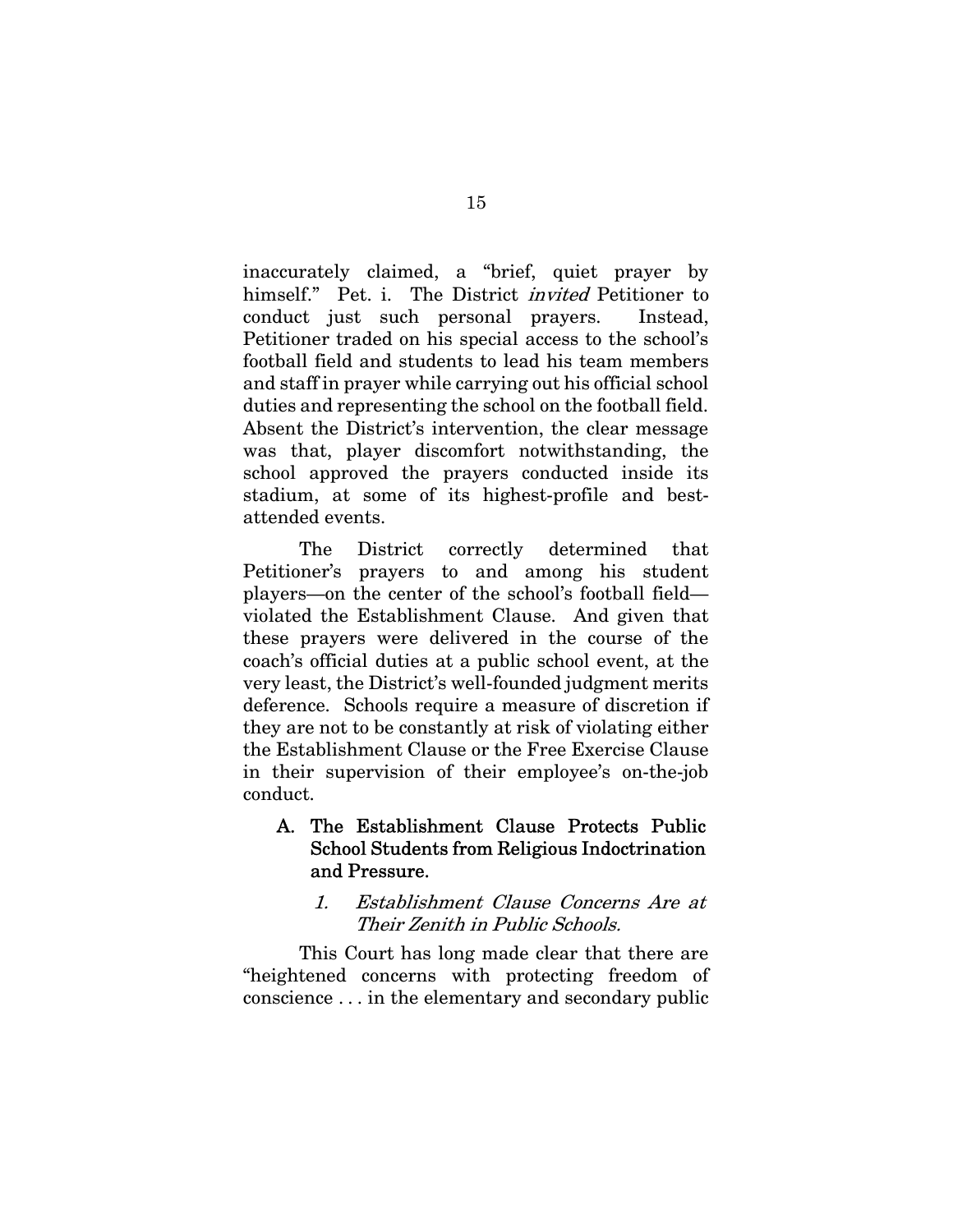schools." Lee, 505 U.S. at 592; see also, e.g., Board of Educ. of Westside Community Sch. v. Mergens, 496 U.S. 226, 261–62 (1990) (Kennedy, J., concurring) ("[S]pecial circumstances . . . exist in a secondary school where the line between voluntary and coerced participation may be difficult to draw."). These Establishment Clause concerns stem both from the tendency for speech by school employees at schoolsponsored functions to be viewed as bearing the school's imprimatur, and from the "coercive" pressures of "mandatory attendance" and "peer pressure" facing students. Edwards v. Aguillard, 482 U.S. 578, 584 (1987). Accordingly, "[t]he Court has been particularly vigilant in monitoring compliance with the Establishment Clause in . . . schools." Id. at 583–84.

Faithful adherence to the Establishment Clause ensures that students and their families have the freedom to decide which faith, if any, they will practice—free from governmental intrusion and direct or subtle compulsion. By promoting inclusivity over religious favoritism, public schools also avoid the divisiveness that often occurs when the government plays favorites with matters of faith:

> The public school is at once the symbol of our democracy and the most pervasive means for promoting our common destiny. In no activity of the State is it more vital to keep out divisive forces than in its schools. . . . The great American principle of eternal separation ... is one of the vital reliances of our Constitutional system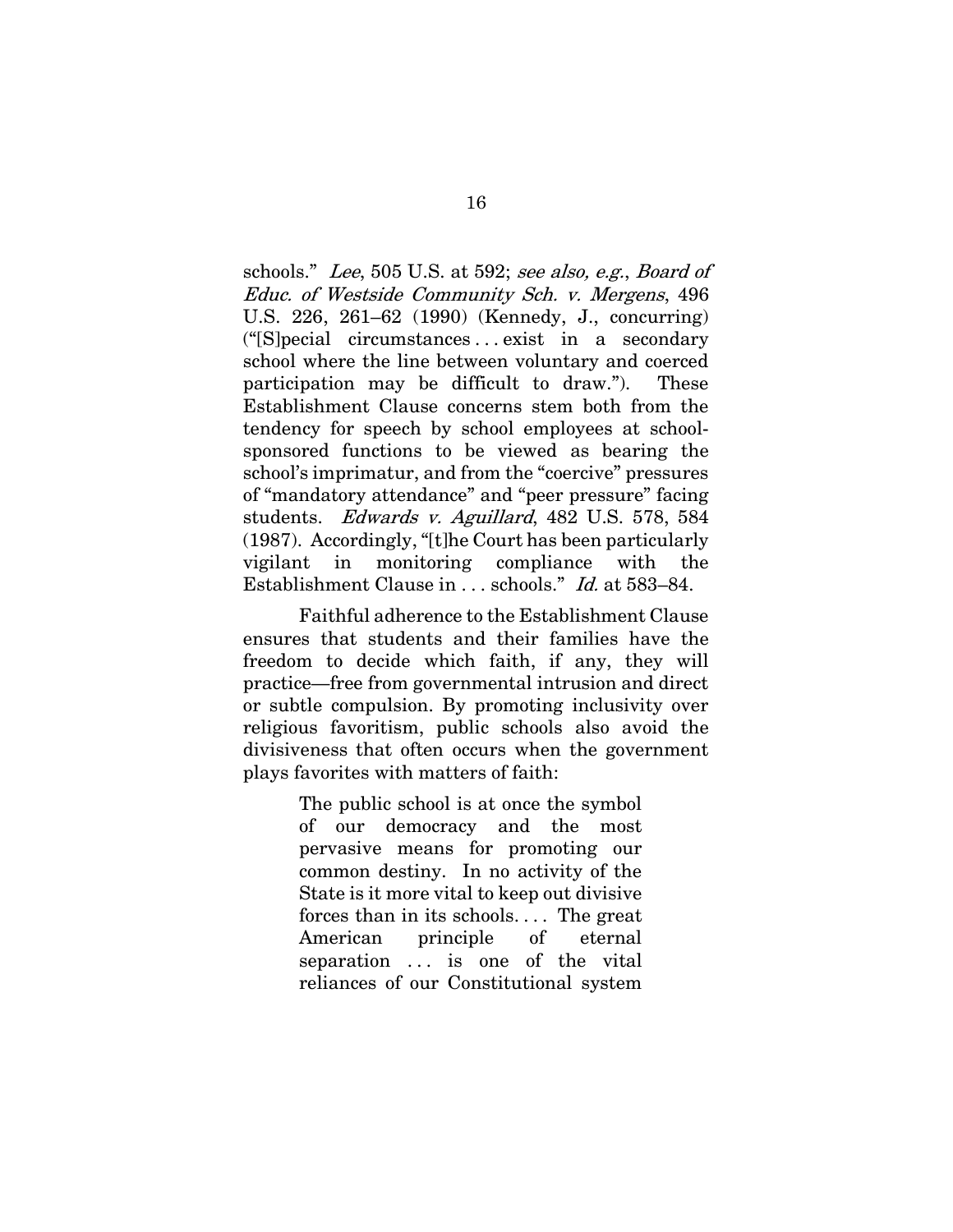for assuring unities among our people stronger than our diversities.

McCollum v. Bd. of Ed. of Sch. Dist. No. 71, 333 U.S. 203, 231 (1948).

## 2. The Speech of On-Duty School Officials at School-Sponsored Events Bears the Strong Imprimatur of the School.

Public schools must welcome students of all religions and those of none. That obligation is compromised when school officials take it upon themselves to convey (whether intentionally or not) religious messages. Thus, where school officials participate in "a religious activity, one of the relevant questions is whether an objective observer," would "perceive" that activity as the school's "endorsement of prayer." Santa Fe, 530 U.S. at 308 (quotation marks omitted). As noted in the context of student speech, schools may exercise "authority" over "expressive activities that students, parents, and members of the public might reasonably perceive to bear the imprimatur of the school." Hazelwood, 484 U.S. at 271. And with respect to religion specifically, a school must not be "a prime participant" in "religious debate or expression," for the Framers sought to avoid "indoctrination" and "deemed religious establishment antithetical to the freedom of all." Lee, 505 U.S. at 591–92.

Public schools thus have a constitutional duty to prevent their personnel from engaging in behavior that will place the school's imprimatur on religious doctrine or activity. To be sure, "schools do not endorse everything they fail to censor," Mergens, 496 U.S. at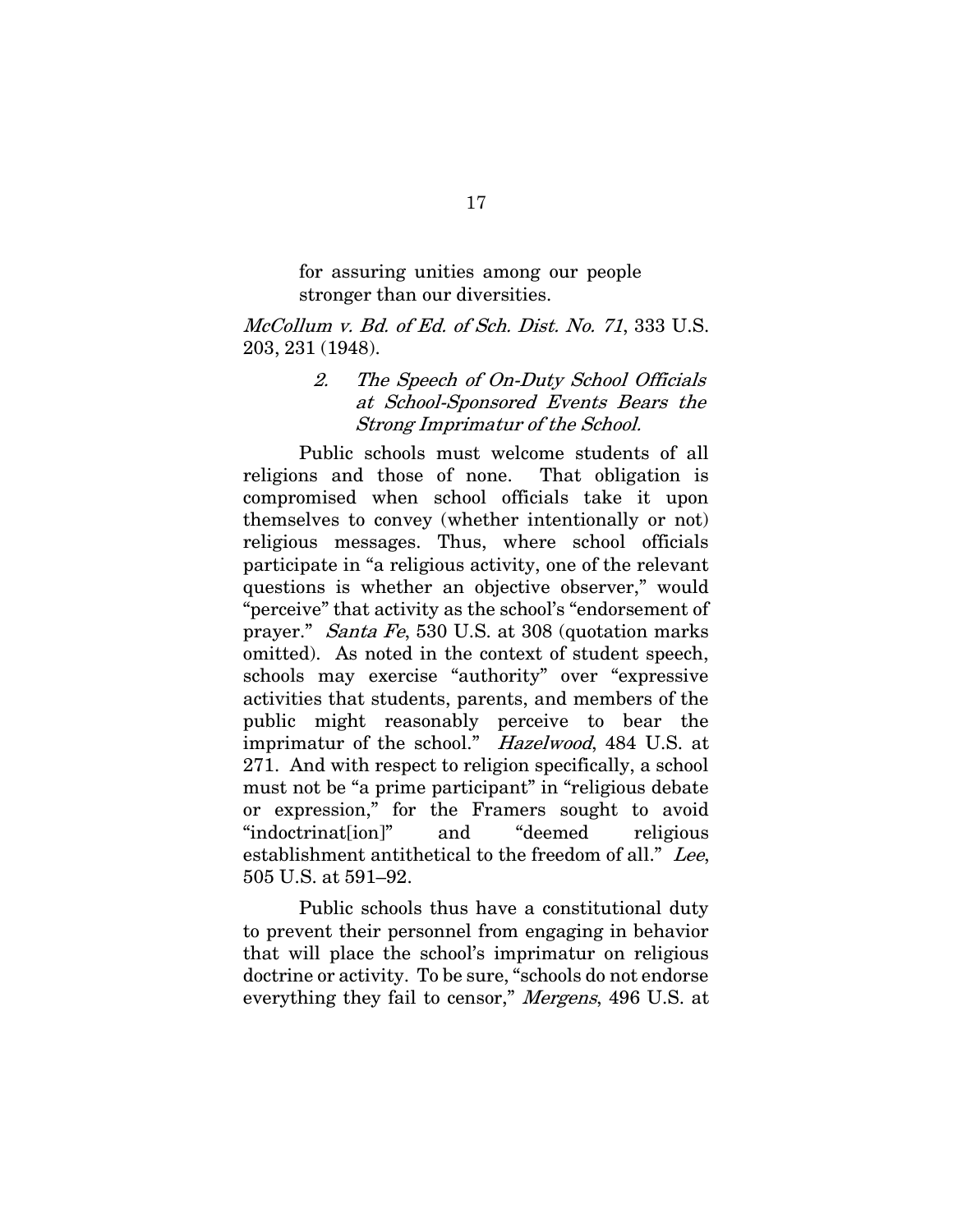250 (plurality op.), and neither students nor teachers "shed their constitutional rights to freedom of speech or expression at the schoolhouse gates," Tinker v. Des Moines Indep. Cmty. Sch. Dist., 393 U.S. 503, 506 (1969). Indeed, the District respected this principle when it offered Petitioner several accommodations that would permit him to pray. But it does not follow, as Petitioner suggests, Pet'r. Br. 38–40, that schools must tolerate on-duty religious activity that will be reasonably perceived as approved by the school, and will undermine students' own religious-freedom rights.

Schools' obligation to "accommodate the free exercise of religion does not supersede the fundamental limitations imposed by the Establishment Clause." Lee, 505 U.S. at 587. For while the "Free Exercise Clause embraces a freedom of conscience and worship, . . . the Establishment Clause is a specific prohibition on . . . state intervention in religious affairs." Id. at 591. That prohibition is grounded "in the lesson of history that . . . in the hands of government what might begin as a tolerant expression of religious views may end in a policy to indoctrinate and coerce." Id. at 592.

> 3. The Coercive Pressures Faced by Students Require Vigilance in Enforcing the Establishment Clause in Public Schools.

The Establishment Clause also prohibits the government from coercing individuals into taking part in religious practices. See Lee, 505 U.S. at 587 ("It is beyond dispute that, at a minimum, the Constitution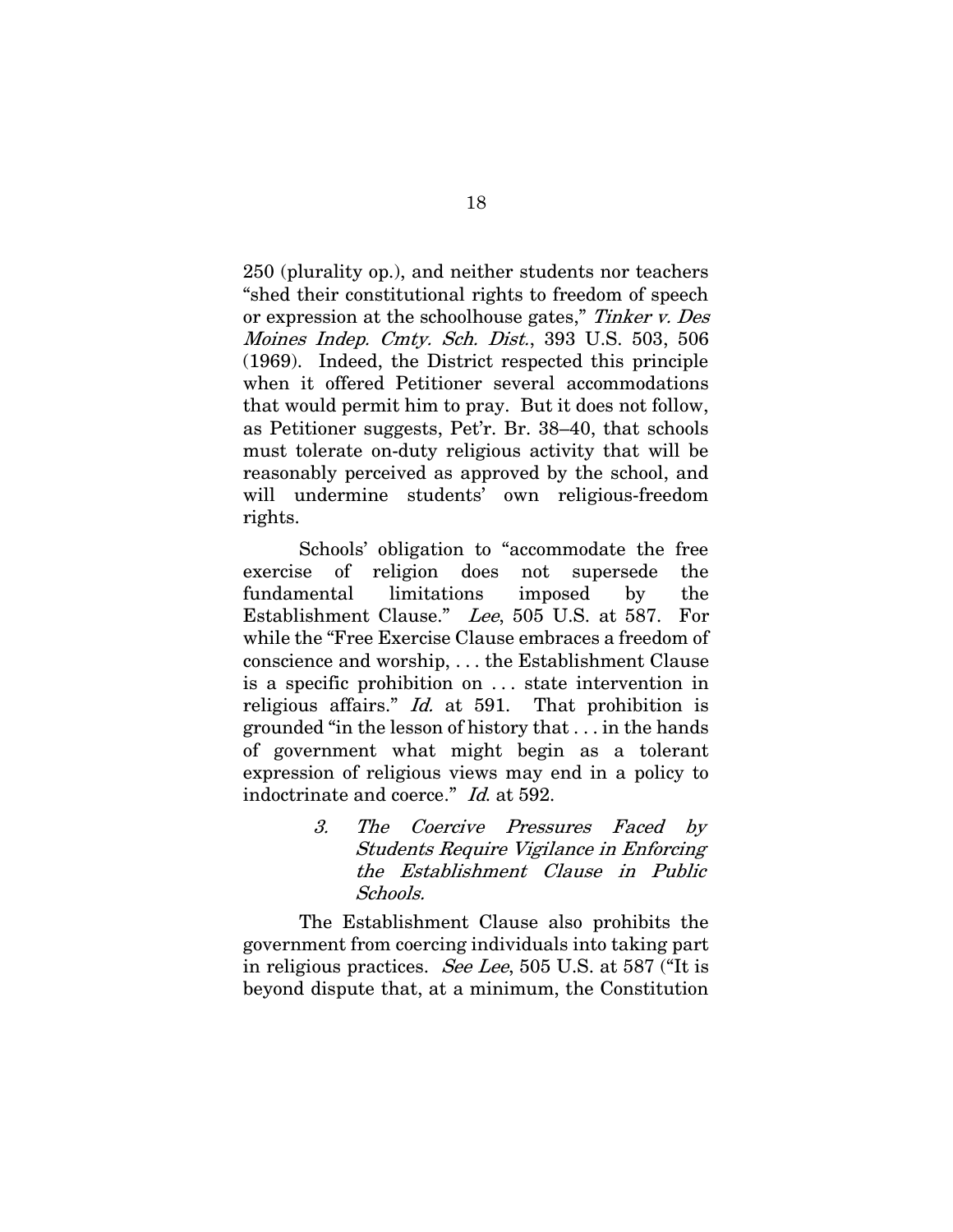guarantees that government may not coerce anyone to support or participate in religion or its exercise  $\dots$ .").

High school students are especially vulnerable to this coercion for at least two mutually reinforcing reasons: (1) they are "impressionable" vis-à-vis other students and authority figures like teachers and coaches, and (2) "their attendance" is often "involuntary," either in fact or in effect. Edwards, 482 U.S. at 584.

First, it is widely recognized that students tend to "emulat<sup>[e]</sup>...teachers as role models," *id.*, and "[r]esearch in psychology supports the common assumption that adolescents are often susceptible to pressure from their peers toward conformity, and that the influence is strongest in matters of social convention," Lee, 505 U.S. at 593 (collecting sources); see generally e.g., Br. for Psychology and Neuroscience Scholars as *Amici Curiae* in Supp. of Resp't.

Second, school events wield "great ... coercive" power," as students—unlike adults in most social situations—often feel forced to hear, see, or actively join in religious expression. Edwards, 482 U.S. at 584; Tinker, 393 U.S. at 515 (observing that school-age children, "like someone in a captive audience," are deprived of the "full capacity for individual choice which is the presupposition of First Amendment guarantees") (Stewart, J., concurring). As one illustration, this Court struck down a statute requiring that the Ten Commandments be posted on the walls of every public school classroom, where students would have no choice but to be exposed to the display every day, Stone v. Graham, 449 U.S. 39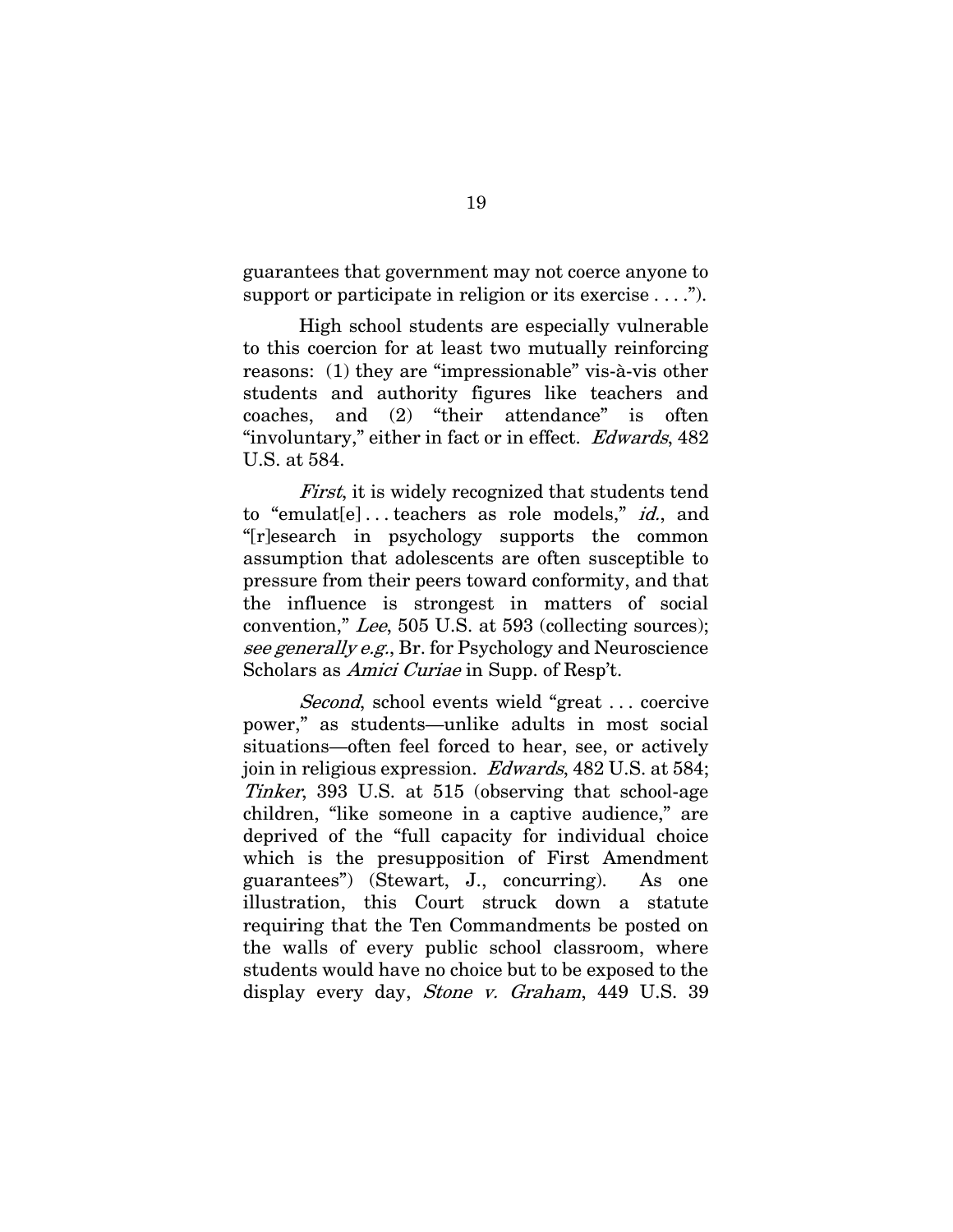(1981), even though it sanctioned public presentations of the Ten Commandments exhibited in other contexts, Van Orden v. Perry, 545 U.S. 677, 681, 690 (2005) (allowing public display of the Commandments on grounds of Texas Capitol and distinguishing Graham as involving "the classroom").

Even when attendance is "not . . . required by official decree," this Court has acknowledged the coercive pressures on students to participate with teachers, coaches, and peers in school activities from which they derive "intangible benefits." Lee, 505 U.S. at 595; see also, e.g., Abington, 374 U.S. at 224–25 (ability to opt out of school-sponsored prayer practice does not cure Establishment Clause violation) (citing Engel, 370 U.S. at 430). This is true not merely for major milestones like a graduation, see Lee, 505 U.S. at 596, but also for "extracurricular event[s]" such as "American high school football" games, Santa Fe, 530 U.S. at 311. The "Constitution demands that schools not force on students the difficult choice between attending" school-related functions and "avoiding personally offensive religious rituals." Santa Fe, 530 U.S. at 292; see also, e.g., Freedom from Religion Found., Inc. v. Concord Community Sch., 885 F.3d 1038, 1048–49 (7th Cir. 2018) (whether a school has a "policy allowing students to opt out of participating" in a given activity "is irrelevant," even when the option has been "invoked," because "a choice to participate or miss out on a significant portion of the [extracurricular activity] is an unconstitutional one").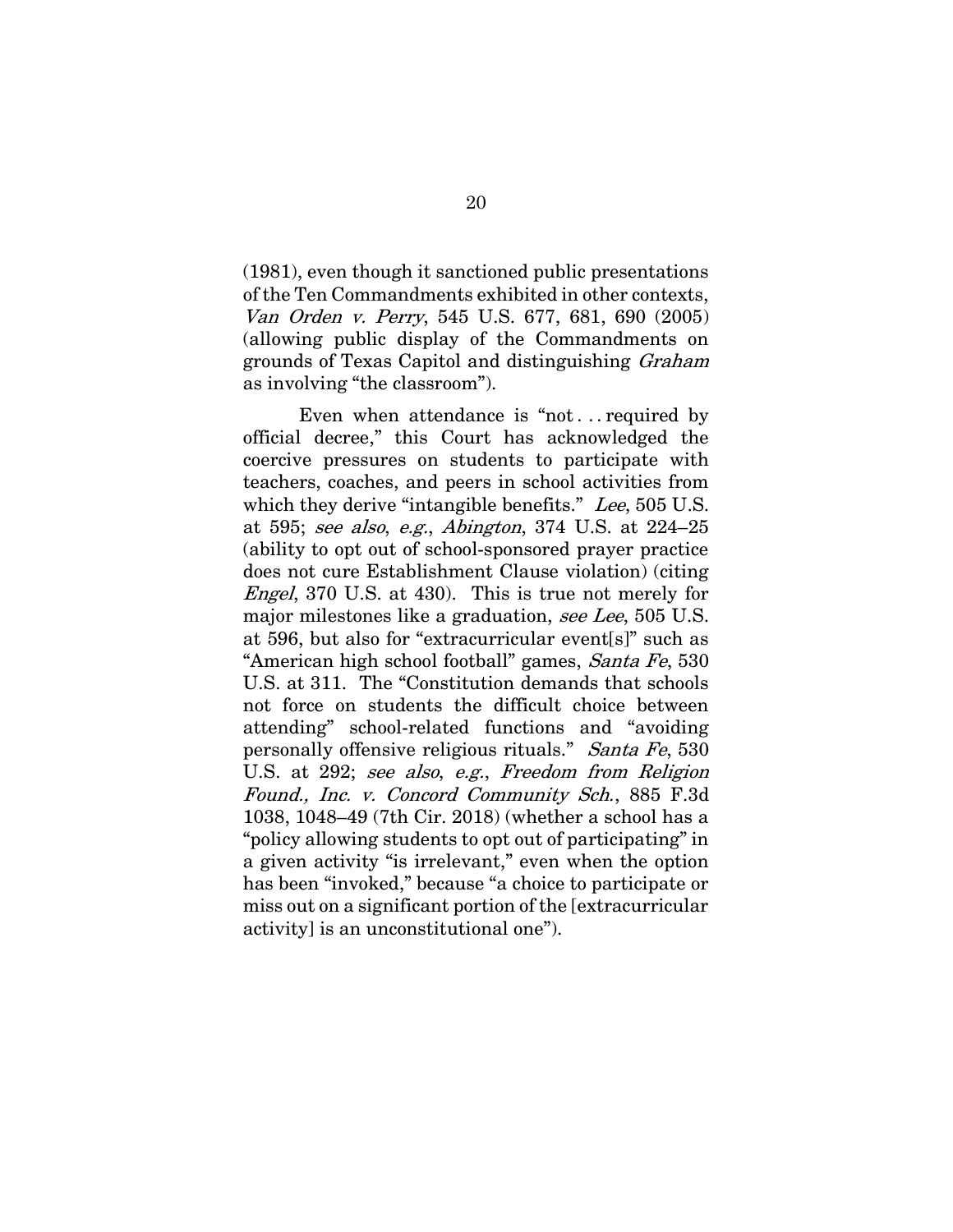## B. Petitioner's On-Duty Prayers with Students Violated the Establishment Clause.

Under this precedent, the District had a reasonable basis to conclude that allowing Petitioner to lead students in prayer while on duty and exercising supervisory authority over them would violate the Establishment Clause. A number of key contextual factors—implicating both the imprimatur of the school and the coercion of students—properly contribute to that conclusion.

Location. The football field is a coach's classroom, and team members are especially susceptible to the coach's influence. As discussed above, this Court has made clear that "the risk of compulsion is especially high" in the classroom setting, and has recognized this risk translates to "environment[s] analogous to  $[that] \dots$  setting." Lee, 505 U.S. at 596. That is only more true with respect to team sports. The field is where coaches, as authority figures, lead their teams and represent their schools. And as this Court observed in Santa Fe, "school sporting events" generally bear the imprimatur of a school, with "cheerleaders and band members dressed in uniforms sporting the school name and mascot," and a school name "likely written in large print," a crowd that "will certainly include many who display the school colors and insignia on their school T-shirts, jackets, or hats and who may also be waving signs displaying the school name." Santa Fe, 530 U.S. at 308; see also, e.g., Doe v. Duncanville, 70 F.3d 402, 406 (5th Cir. 1995) (recognizing the stricture that the government may not "supersede the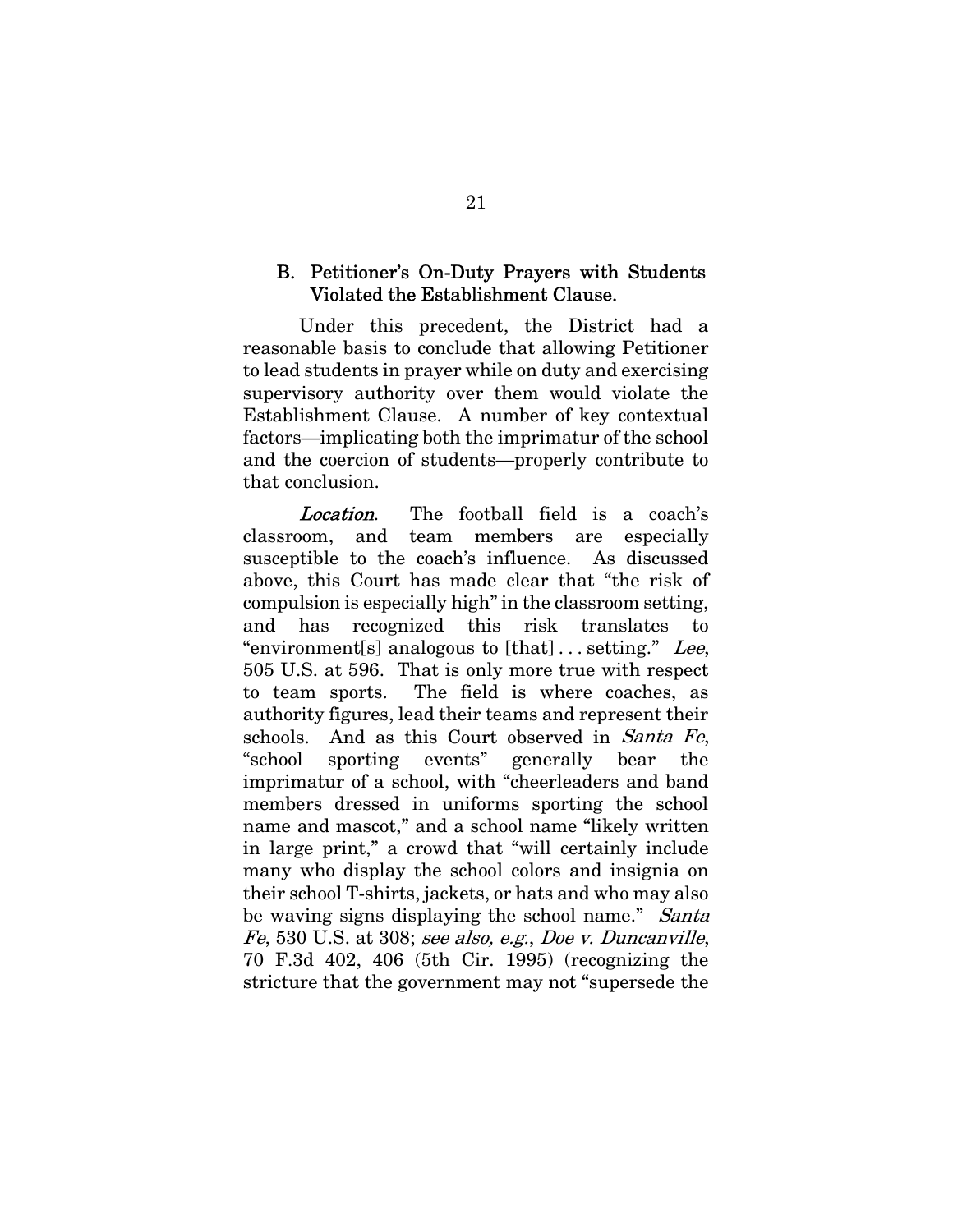fundamental limitations imposed by the Establishment Clause" is "particularly true in the instant context of [athletic] practices and games," as "[t]he challenged prayers take place during schoolcontrolled, curriculum-related activities that members of the [sports] team are required to attend" (quotation marks omitted)).

**Professional Duties.** Petitioner was responsible for his athletes when he led them in prayer on the field. The record is clear that "paid assistant coaches in District athletic programs are responsible for supervision of students not only prior to and during the course of games, but also during the activities following games and until players are released to their parents or otherwise allowed to leave." JA 91–92. The team's head coach "confirmed . . . that for over ten years, all assistant coaches have had assigned duties both before and after each game and have been expected to remain with the team until the last student has left the event." JA 92. And Petitioner concedes that he led these prayers while on duty.

Actual Coercion. The concern for coercion was not abstract here. Students reported that they in fact felt coerced to pray. App. 71; JA 186, 234, 356, 359. One player participated—against his own beliefs because he feared he would lose playing time if he declined. JA 234. In any event, this Court does not "count heads before enforcing the First Amendment." McCreary, 545 U.S. at 884 (O'Connor, J., concurring).

That students felt coerced is no surprise, as the District serves a religiously diverse community. Kitsap County, where Bremerton is located, is home to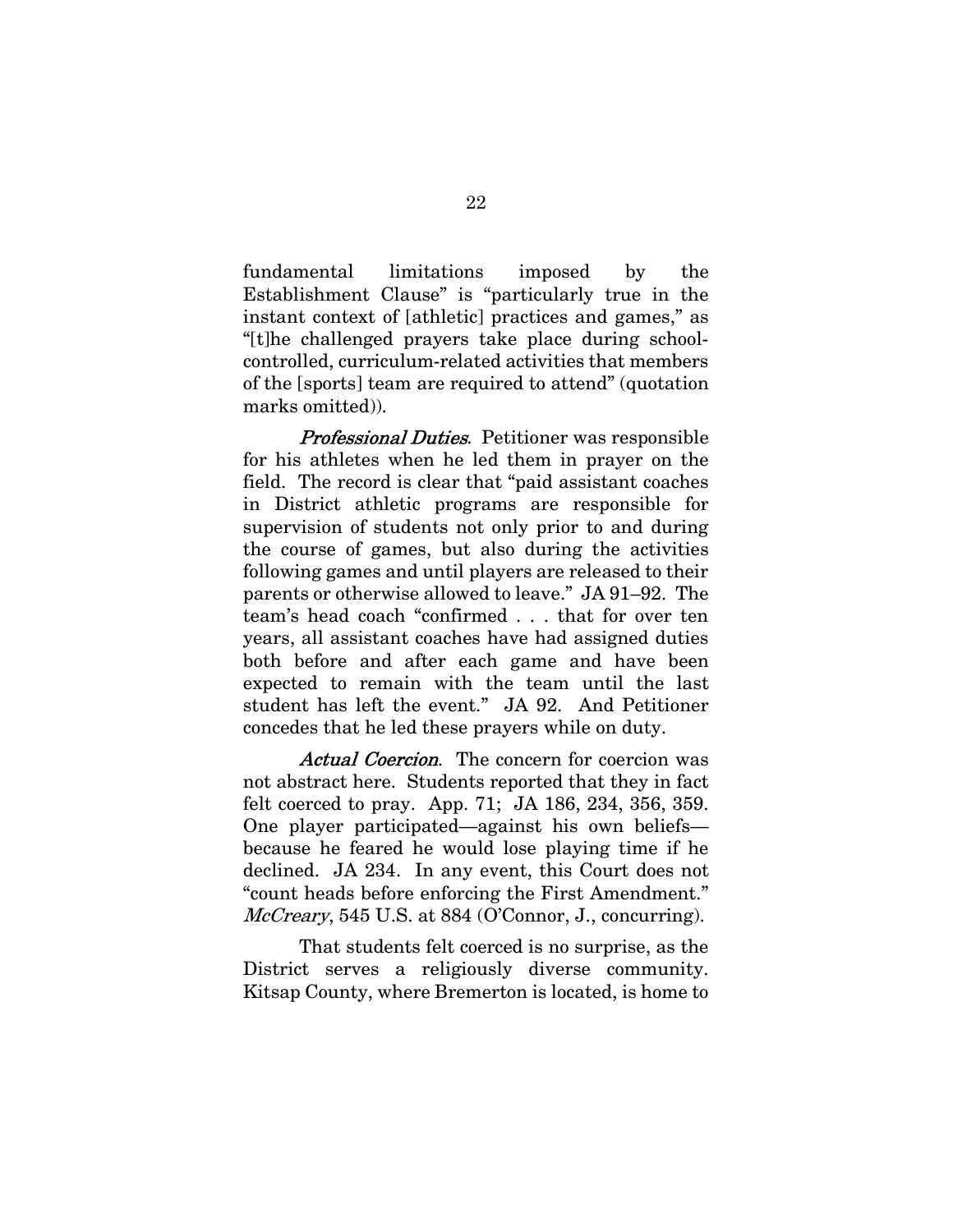Jewish, Muslim, Hindu, Sikh, and Baha'i congregations. See Assoc. of Religion Data Archives (ARDA), Kitsap County (2010); www.thearda.com/ rcms2010/rcms2010.asp?U=53035&T=county&Y=201 0&S=Name (last visited Mar. 28, 2022); Josh Farley, A Home of Their Own: Kitsap Muslims Finally Have Mosque, Kitsap Sun, (Feb. 18, 2017); Kitsap Sikh Temple, https://www.kitsapsikhtemple.com (last visited Mar. 31, 2022). And within the Christian faith, there are numerous denominations represented in the region, see supra, ARDA, as well as a significant nonreligious population. See Steve Gardner, Survey Finds Kitsap the Seventh Least Religious Area in the nation, Kitsap Sun (Apr. 13, 2022), https://archive.kitsapsun.com/news/local/surveyfinds-kitsap-the-seventh-least-religious-area-in-thenation-ep-416449869-356169571.html.

**Press Statements.** The District also sensibly recognized that Petitioner's press statements made clear to all that he viewed his prayers not as "an internal act," but as an outward-facing prayer meant "for the benefit of the public." See, e.g., Lund v. Rowan" Cty., N.C., 103 F. Supp. 3d 712, 728 (M.D.N.C. 2015), aff'd, 863 F.3d 268 (4th Cir. 2017). Given this publicity, the pressure on players to bow to the coach's avowed desires was all the more palpable particularly because they knew their decision to join or opt out would be captured on video and potentially broadcast to a wide audience. Petitioner also made clear these prayer sessions were aimed at students, stating: "If a kid is wanting to take a knee and a coach comes over and prays with him, that's a powerful thing. That's supporting the kid." JA 54–55.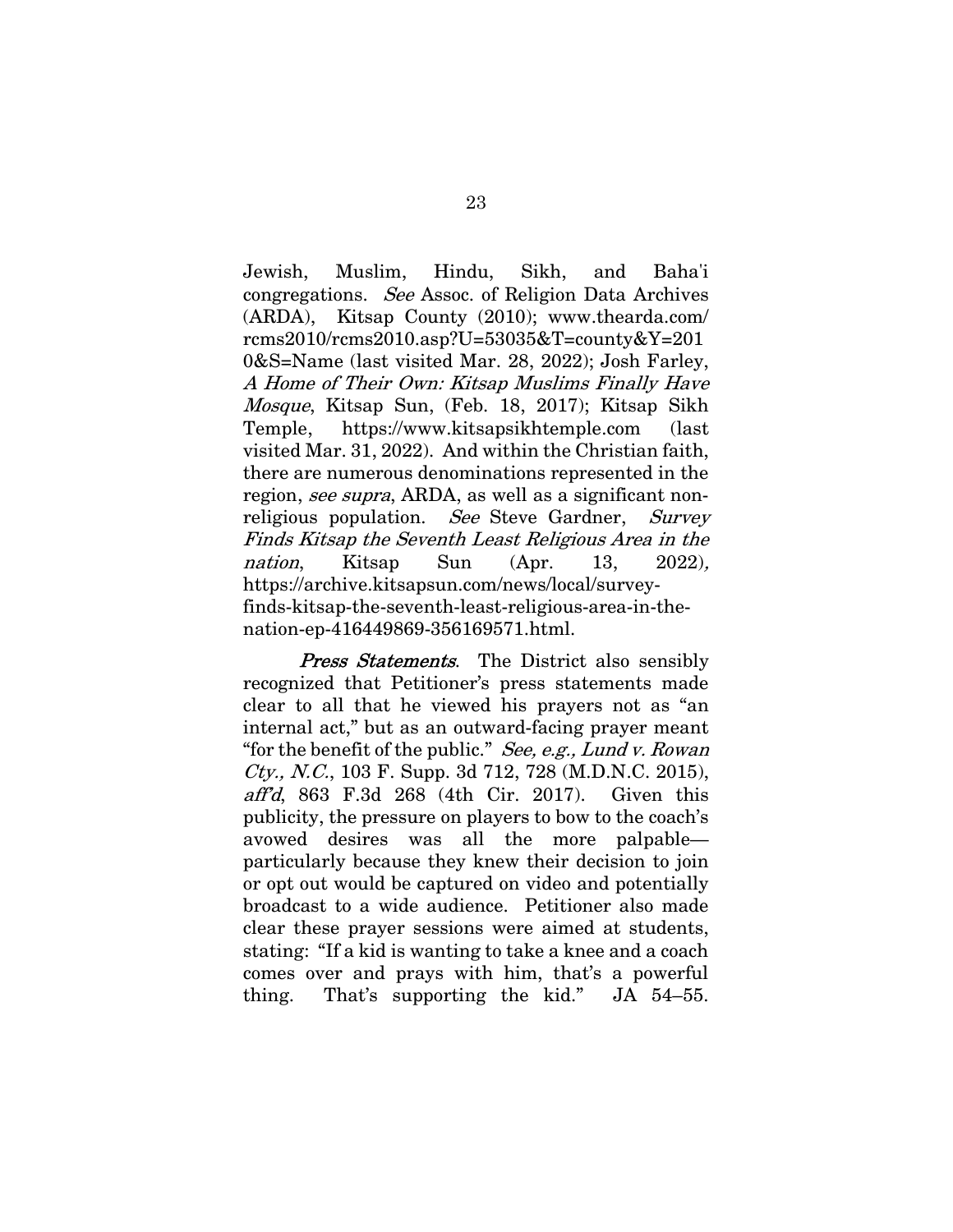Petitioner contends that the District punished him for his media blitz. Pet.'r Br. 18–19. Far from it: The District properly "refus[ed] to turn a blind eye to the context in which" Petitioner's prayer arose. Santa Fe, 530 U.S. at 315.

Accommodations. Petitioner's refusal to accept any of the accommodations offered by the District underscores that his prayers were neither personal nor private, as he now insists. Indeed, the District explicitly assured Petitioner it would accommodate his desire to pray in a manner that would avoid constitutional problems. In one of its many efforts, a District representative wrote:

> I wish to make it clear that religious exercise that would not be perceived as District endorsement, and which does not otherwise interfere with the performance of job duties, can and will be accommodated. Development of accommodations is an interactive process, and should you wish to continue to engage in private exercise while on the job, the District will be happy to discuss options for that to occur in a manner that will not violate the law.

#### JA 93–94.

The fact that Petitioner refused any such solution and insisted on praying at the 50-yard line only underscores the reasonableness of the District's concern that his speech would be perceived as endorsed by the school and required for team members.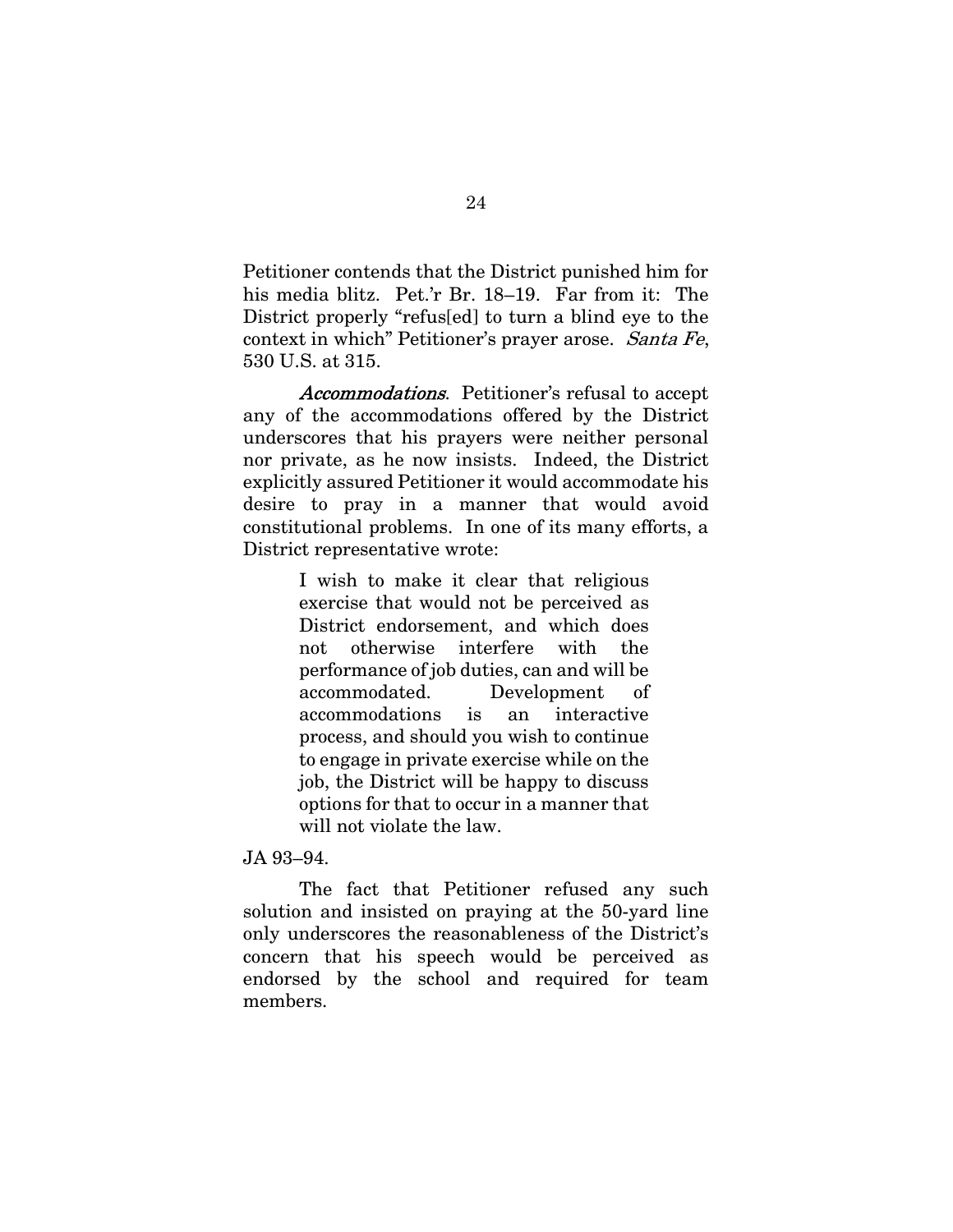If an objective high school student "will unquestionably perceive" pregame student-led prayers delivered over the public address system or a graduation invocation given by a rabbi "as stamped with her school's seal of approval[,]" a coach leading his players in prayer on the 50-yard line, while he is still on duty, immediately after a game, will surely result in the same understanding. See, e.g., Santa Fe, 530 U.S. at 308; Lee, 515 U.S. at 603–04 (Blackmun, J., concurring); Borden, 523 F.3d at 166; Duncanville, 70 F.3d at 406–07; Steele v. Van Buren Pub. Sch. Dist., 845 F.2d 1492, 1495 (8th Cir. 1988).

Moreover, that Petitioner apparently did not explicitly tell his players that they must pray with him does not change the coercive effect of Petitioner's practice: A high school football player would likely feel pressured (as several explicitly stated) to participate in these prayers. Football team members do not lightly spurn post-game talks and huddles with their coach. Not only do such talks and huddles provide important physical and psychological togetherness, but they involve an authority figure whom the players seek to impress and from whom they seek to learn—a coach who believes that he is, for some students, "the most important person they encounter in their overall life." JA 323; see generally Br. of Former Professional Football Players Obafemdi D. Ayanbadejo, Sr., Christopher J. Kluwe, and Frank T. Lambert, and Various Collegiate Athletes & Coaches. And any player hoping for more playing time or an opportunity to play in college would, of course, feel obligated to participate when his coach speaks to the team.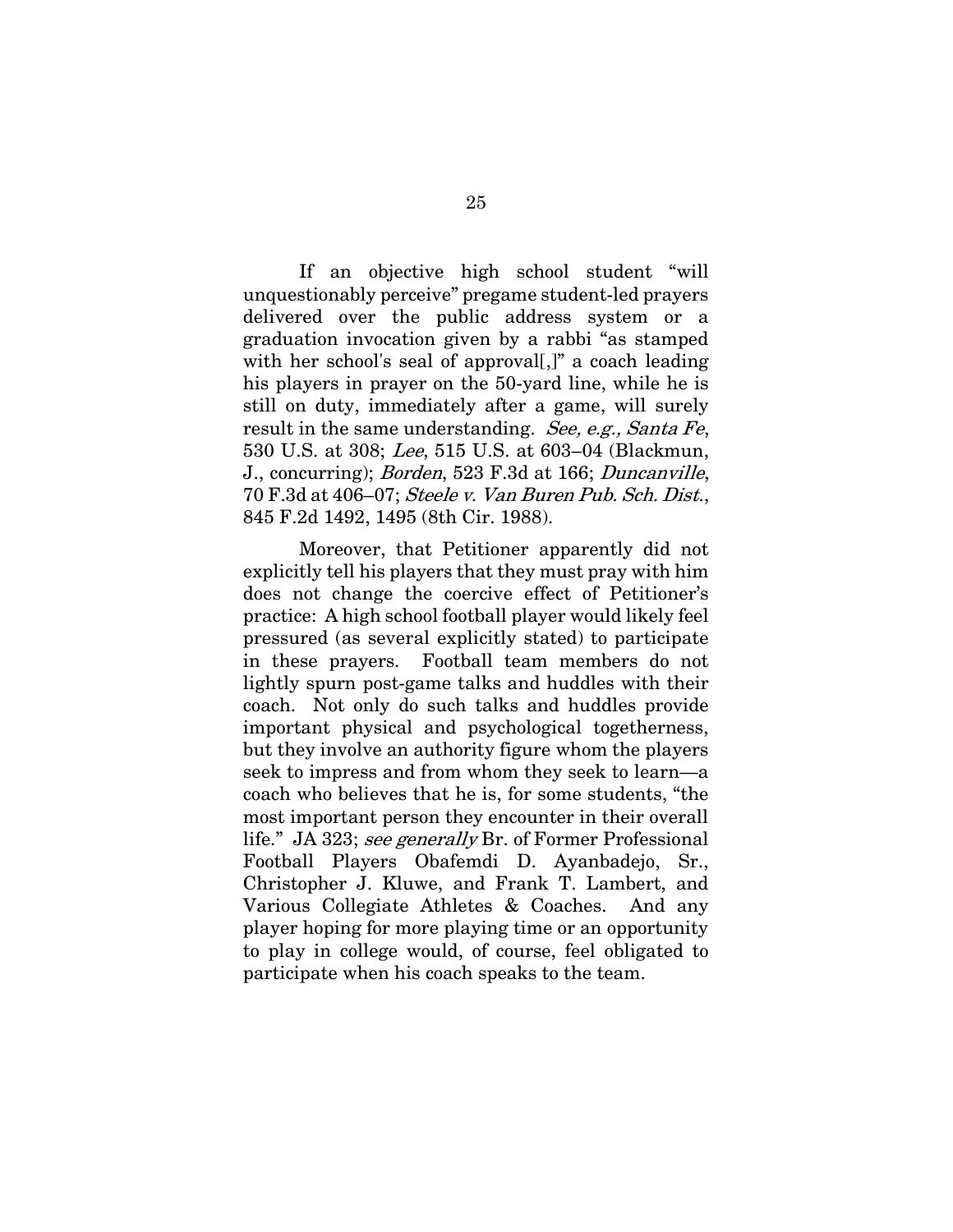Even absent an express directive to pray, the Establishment Clause prohibits imposing this choice on students. See, e.g., Engel, 370 U.S. at 430 ("Neither the fact that the prayer may be denominationally neutral nor the fact that its observance on the part of the students is voluntary can serve to free it from the limitations of the Establishment Clause . . . ."); Mellen v. Bunting, 327 F.3d 355, 372 (4th Cir. 2003) (in context of military college, "[t]he technical 'voluntariness' of the supper prayer does not save it from its constitutional infirmities," as "[i]n the words of the Supreme Court, 'the government may no more use social pressure to enforce orthodoxy than it may use more direct means'" (quoting Santa Fe, 530 U.S. at 312)). Particularly in the team sports setting where "all-for-one" is paramount, forcing upon students the choice of joining in a prayer that does not comport with their personal religious views, or isolating themselves from the coach and team members, plainly sends a "message to members of the audience who are nonadherents that they are outsiders, not full members of the . . . community, and an accompanying message to adherents that they are insiders, favored members of the  $\ldots$  community." Santa Fe, 530 U.S. at 309–10 (quotation marks omitted). As a student on Petitioner's team told reporters the day before the October 16 prayer, commenting on the purpose of Petitioner's prayer: "It's about *unity*." Matt Calkins, Why Bremerton Coach Joe Kennedy's Stance on Postgame Prayer is Admirable, Seattle Times (Oct. 15, 2015), https://bit.ly/3Cc9hNl (emphasis added).

To be sure, membership on a high school football team, "unlike showing up for class, is certainly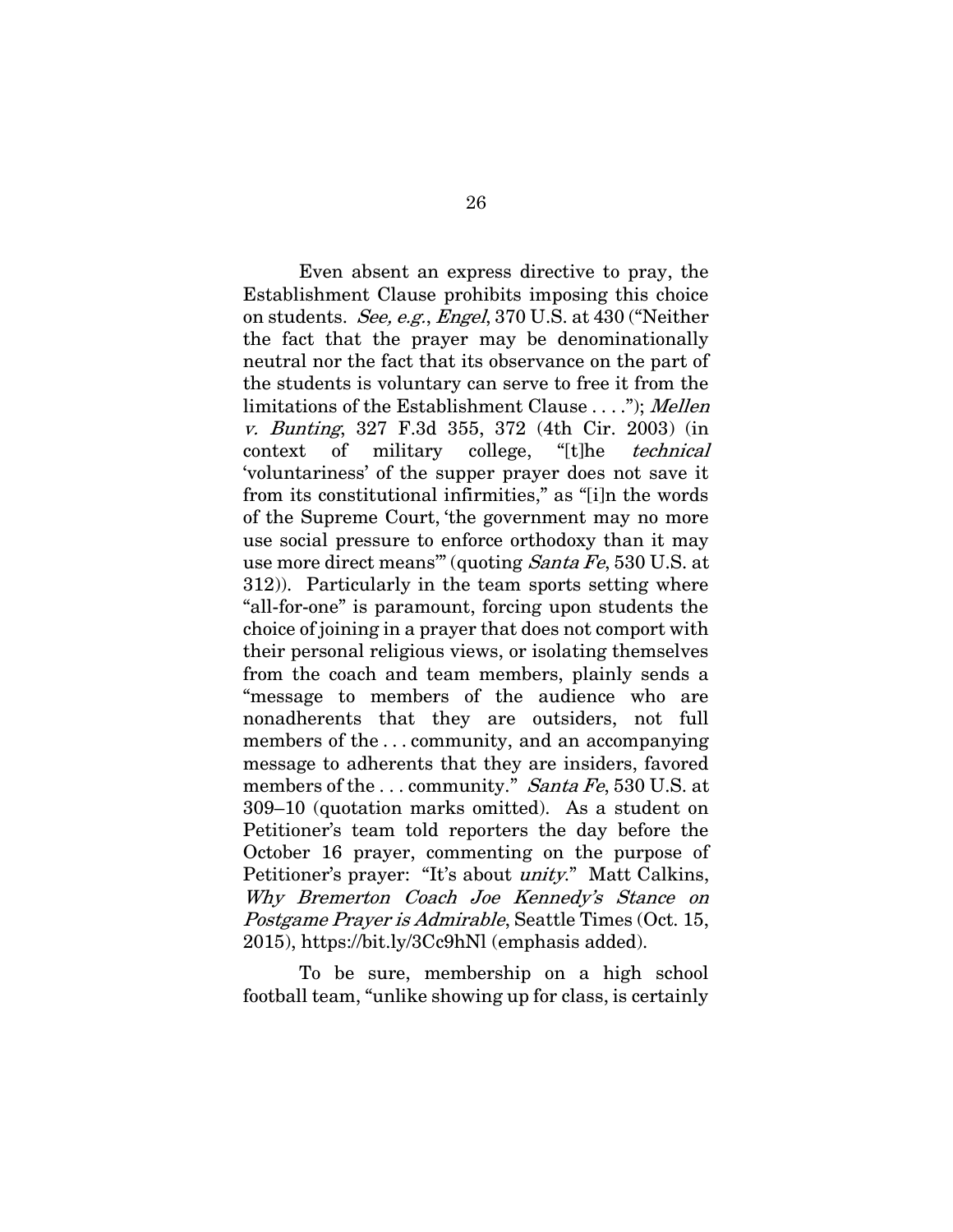not required in order to receive a diploma." Santa Fe, 530 U.S. at 311. Students could simply choose not to join the team if they wish to avoid Petitioner's prayer practice. But this Court's First Amendment case law "reaches past" that kind of "formalism": "To assert that high school students do not feel immense social pressure, or have a truly genuine desire, to be involved in the extracurricular event that is American high school football is formalistic in the extreme." Id. As this Court has explained, the fact that a school activity "is voluntary in a legal sense does not save the religious exercise." Lee, 505 U.S. at 596. "The constitutional command will not permit the District to exact religious conformity from a student as the price of joining her classmates at a varsity football game," and it will not permit the Petitioner or the School District to exact such conformity as the price for playing on the team. See Santa Fe, 530 U.S. at 312 (quotation marks omitted).

In sum, a reasonable student, "aware of the history and context" of Petitioner's prayers, Santa Fe, 530 U.S. at 317 (citation omitted), would understand that Petitioner used his official position as a coach to lead his team members in prayer during a schoolsponsored event, on school grounds, and that some students subjected to this religious practice felt compelled to participate in it. Those indicia of an Establishment Clause violation are more than enough to justify the District's action. Indeed, this persistent series of events required the District to take action to comply with the Establishment Clause and protect the religious-freedom rights of students subjected to Petitioner's prayers.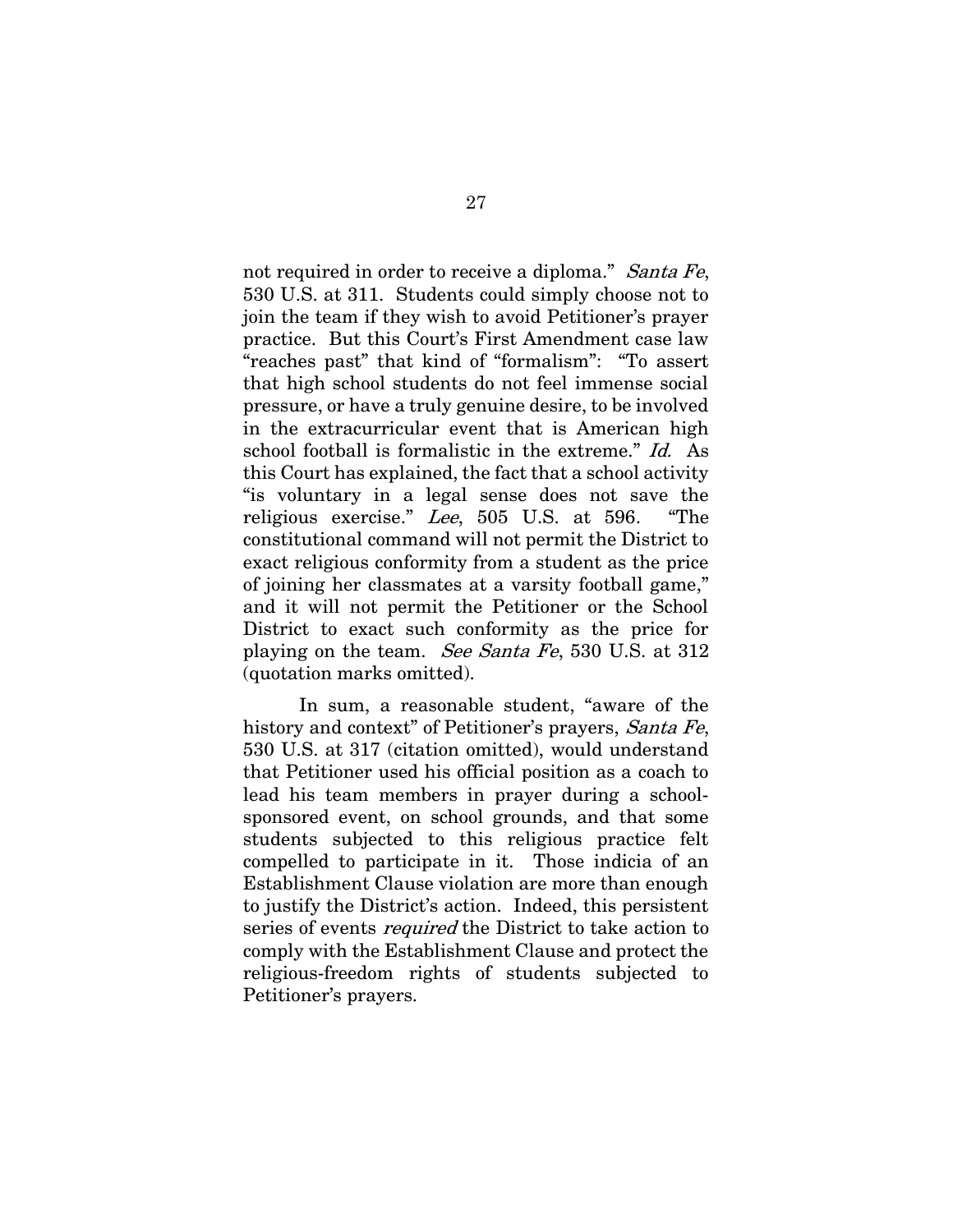# C. Schools Are in the Best Position to Determine Whether an Employee's Behavior Poses a Serious Risk of Violating the Establishment Clause.

Ignoring the facts, Petitioner invokes a line of cases standing for the unremarkable proposition that a government entity "merely tolerating" religious speech—typically, by permitting students or nonschool groups to pray on school property as part of a public forum—"does not implicate Establishment Clause concerns." Pet'r. Br. 37. But these cases are inapposite: Not one involved a school employee speaking or engaging in religious exercise while *on* duty and exercising supervisory authority at a schoolsponsored event. See Good News Club v. Milford Central Sch., 533 U.S. 98 (2001) (private club unaffiliated with school could meet after school on school grounds to teach moral lessons from a religious perspective in program not sponsored by the school); Rosenberger v. Rector and Visitors of Univ. of Va., 515 U.S. 819 (1995) (university student group that was required to inform all third parties with whom the group dealt that it was completely independent of the university was entitled to receive school funds to support printing of publication with a religious viewpoint); Lamb's Chapel v. Center Moriches Union Free Sch. Dist., 508 U.S. 384, 394 (1993) (private group unaffiliated with school could present after-school films with religious elements on school grounds); Widmar v. Vincent, 454 U.S. 263 (1981) (student group could use school facilities for religious discussion); see also Capitol Square Review and Advisory Bd. v. Pinette, 515 U.S. 753 (1995) (private group—the Ku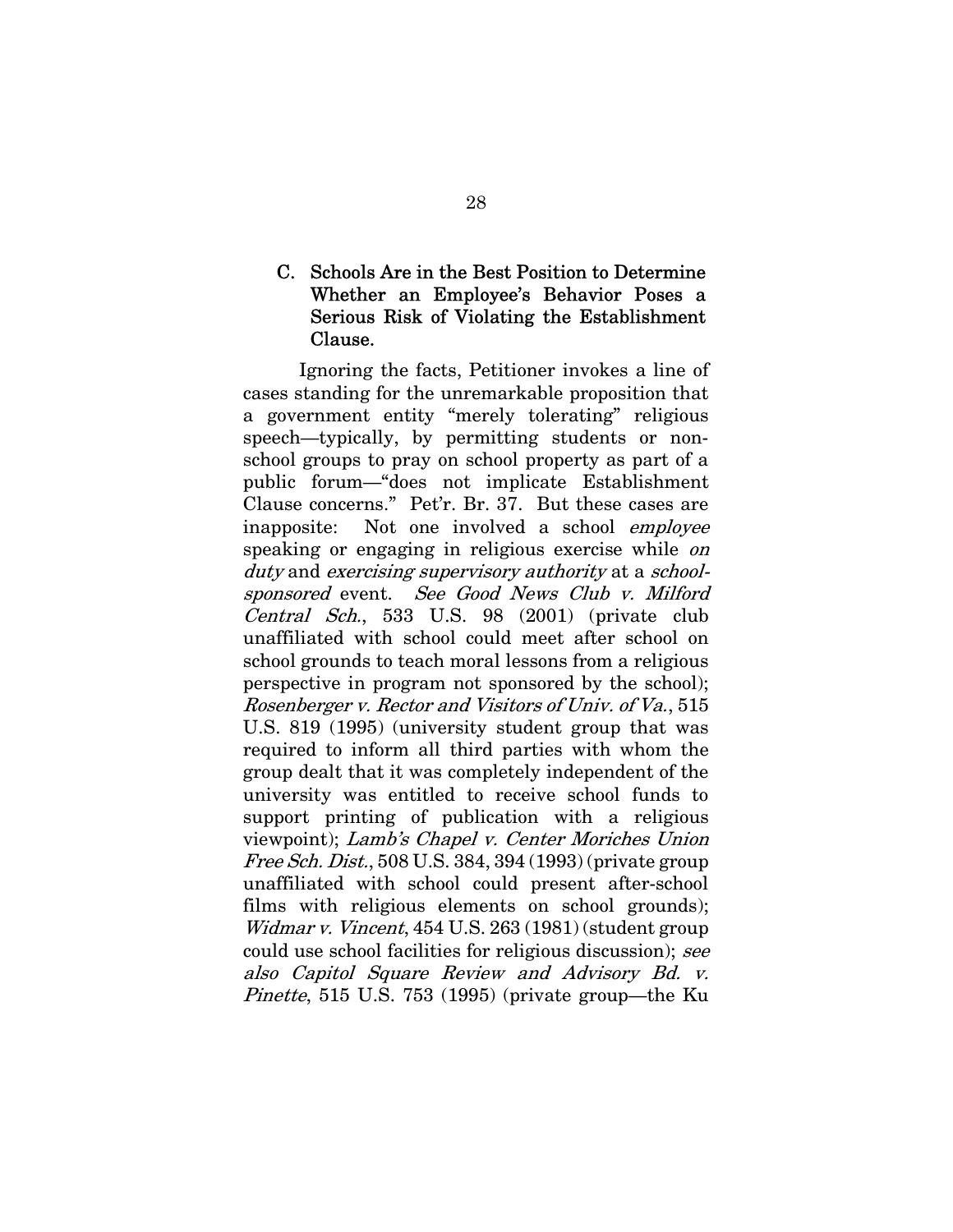Klux Klan—unaffiliated with Ohio state government could erect unattended cross on grounds of Ohio capitol; no mention of schools at all).

Notably, in rejecting an Establishment Clause claim, Mergens—a foundation of Petitioner's arguments before this Court—emphasized that it did so because the contact between the student religious group and faculty would be highly limited because the faculty was prohibited from "participat[ing] in any religious meetings," and could not "promote, lead, or participate in any such meeting." 496 U.S. at 253 (plurality op.). No such limitations applied to Petitioner's on-duty, on-field prayers, which Petitioner, a school employee, not only participated in, but also led. App. 70–71.

The Establishment Clause violation in this case is clear. But even if it were not, the District is owed deference in regulating the speech of its employees to avoid potential Establishment Clause violations. While "[m]ere speculation" regarding a potential "violation of the Establishment Clause" is not grounds to restrict speech, Peck v. Upshur Cty. Bd. of Ed., 155 F.3d 274, 287 (4th Cir. 1998) (citation omitted), it is "sufficient if the [school] has a *strong basis* for concern" that the contested activities "would violate the Establishment Clause," Bronx Household of Faith v. Bd. of Educ. of City of New York, 650 F.3d 30, 40 (2d Cir. 2011) (emphasis added); see also, e.g., Espinoza v. Montana Dept. of Revenue, 140 S. Ct. 2246, 2254 (2020) ("We have recognized a play in the joints between what the Establishment Clause permits and the free Exercise Clause compels." (quotation marks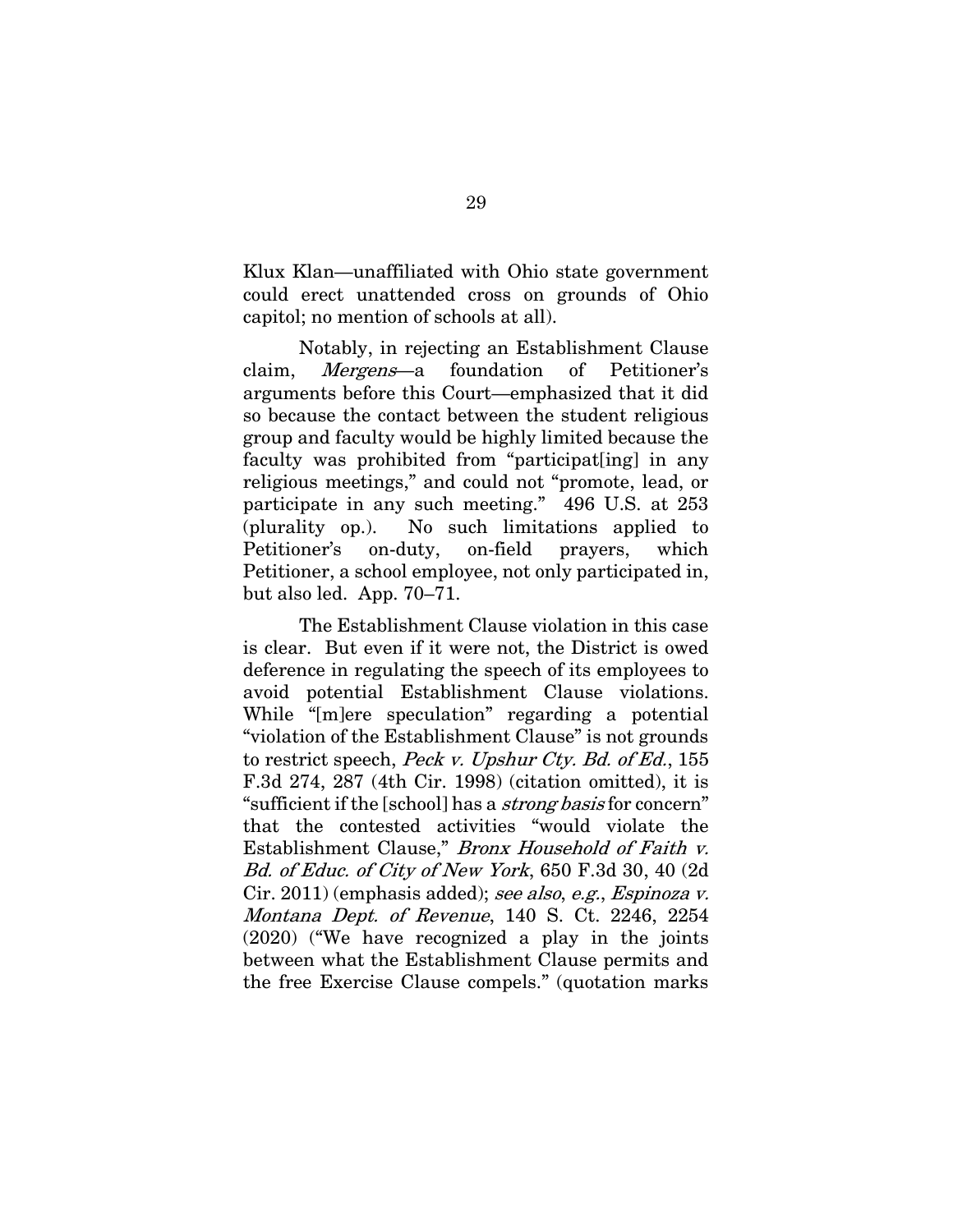omitted)).<sup>7</sup> Were schools not entitled to act upon reasonable Establishment Clause concerns, they would find themselves on the razor's edge between liability for failing to protect the religious-freedom rights of their students and liability for violating free speech or free exercise rights of school officials.

In any event, here the line was as clear as the 50-yard line where Petitioner insisted on leading his students in prayer. As an employer controlling employee speech, and as a public school district seeking to prevent an Establishment Clause violation, the District did not violate Petitioner's First Amendment rights.

#### **CONCLUSION**

The judgment below should be affirmed.

Respectfully submitted,

| David D. Cole          | Kathleen R. Hartnett     |
|------------------------|--------------------------|
| Daniel Mach            | <b>Counsel of Record</b> |
| Heather L. Weavers     | K.C. Jaski               |
| <b>AMERICAN CIVIL</b>  | <b>COOLEY LLP</b>        |
| <b>LIBERTIES UNION</b> | 3 Embarcadero Center     |
| <b>FOUNDATION</b>      | San Francisco, CA 94111  |
| 915 15th St., N.W.     | $(415) 693 - 2000$       |

<sup>7</sup> See also, e.g., Nurre v. Whitehead, 580 F.3d 1087, 1099 (9th Cir. 2009) ("The District had a legitimate interest in avoiding what it believed could cause confrontation with the Establishment Clause." (emphasis added)); Stratechuk v. Bd. of Ed., South Orange-Maplewood Sch. Dist., 587 F.3d 597, 605 (3d Cir. 2009) (similar); Berry v. Dept. of Social Services, 447 F.3d 642, 651 (9th Cir. 2006) (similar).